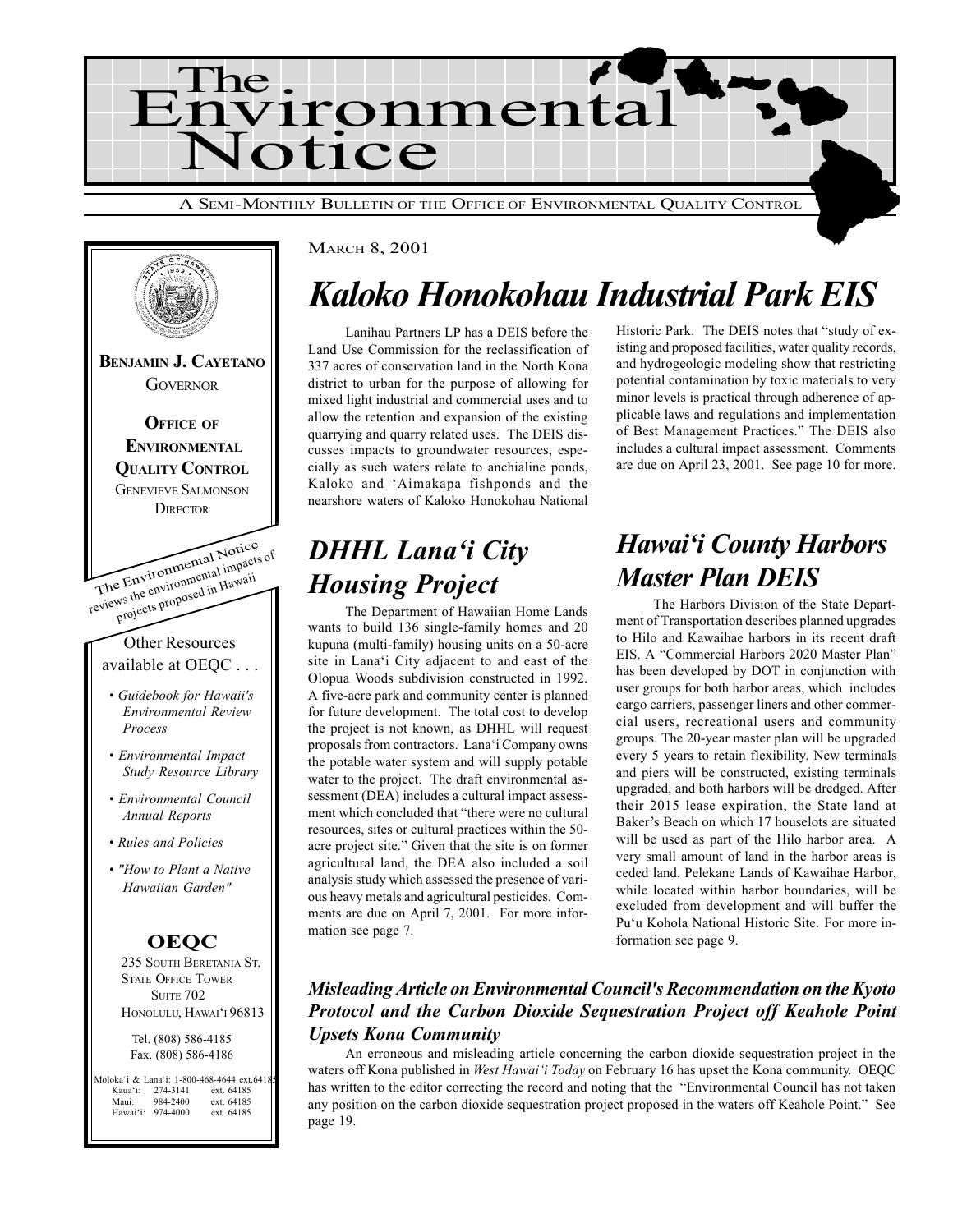# Table of Contents

#### MARCH 8, 2001

### **4.** O'ahu Notices

| <b>Draft Environmental Assessments</b><br>(1) Kahala Mandarin Oriental Hawaii Hotel |  |
|-------------------------------------------------------------------------------------|--|
| <b>Final Environmental Assessments (FONSI)</b>                                      |  |
|                                                                                     |  |
|                                                                                     |  |
| <b>Previously Published Projects</b>                                                |  |
|                                                                                     |  |
| Environmental Impact Statement Preparation Notices (EISPN)  4                       |  |

### **5 Maui Notices**

### Final Environmental Assessments/

| <b>Findings of No Significant Impacts (FONSI)</b> |  |
|---------------------------------------------------|--|
|                                                   |  |

### Moloka'i Notices

#### Final Environmental Assessments/

Findings of No Significant Impacts (FONSI)

| (1) Kualapu'u Elementary School New Six-Classroom Building  6 |  |
|---------------------------------------------------------------|--|
|---------------------------------------------------------------|--|

### **D** Lana'i Notices

| <b>Draft Environmental Assessments</b> |  |
|----------------------------------------|--|
|                                        |  |

### 6 Hawaii Notices

| <b>Draft Environmental Assessments</b>                       |  |
|--------------------------------------------------------------|--|
| <b>Final Environmental Assessments/</b>                      |  |
| <b>Findings of No Significant Impacts (FONSI)</b>            |  |
|                                                              |  |
| <b>Draft Environmental Impact Statements</b>                 |  |
| (3) Hawai'i Commercial Harbors 2020 Master Plan  9           |  |
|                                                              |  |
| <b>Previously Published Projects Pending Public Comments</b> |  |
|                                                              |  |

[Final Environmental Impact Statements](#page-10-0) ............................................ 11

## **Land Use Commission Notices**

(1) Lydgate Park Bike Trail Project [.................................................... 12](#page-11-0)

Plains Zebra ..................................................................................... 12

### $\blacktriangleright$  [Shoreline Notices](#page-12-0)

● Kaua'i Notices

Draft Environmental Assessments

Alien Species Permits

### **N Coastal Zone News**

| (1) Kulanihako'i Gulch Drainage Channel, Kihei, Maui  15              |  |
|-----------------------------------------------------------------------|--|
| (2) Private Lease of Pearl Harbor Naval Shipyard Dry Dock No. 4  15   |  |
| (3) Coast Guard Mooring Modifications at Radio Bay, Hilo, Hawai'i  15 |  |
|                                                                       |  |

### **A** Pollution Control Permits

### **T** Federal Notices

| Endangered Species Permit Application 1296 for Sea Turtles  17     |  |
|--------------------------------------------------------------------|--|
| Critical Habitat Public Hearings and Comment Period Extensions for |  |
|                                                                    |  |
| National Plan to Reduce Seabird Catches in Longline Fisheries  17  |  |
| Coral Reef Ecosystem Plan/Ecosystem and Habitat Advisory Panel     |  |
|                                                                    |  |
|                                                                    |  |
| Environmental Justice through Pollution Prevent Grants  18         |  |

### **Letters of Notice**

Carbon Dioxide Sequestration Project off Keahole Point ................... 19



OEQC intends to make the information in this bulletin accessible to everyone. Individuals that require this material in a different format (such as large type or braille), should contact our office for assistance.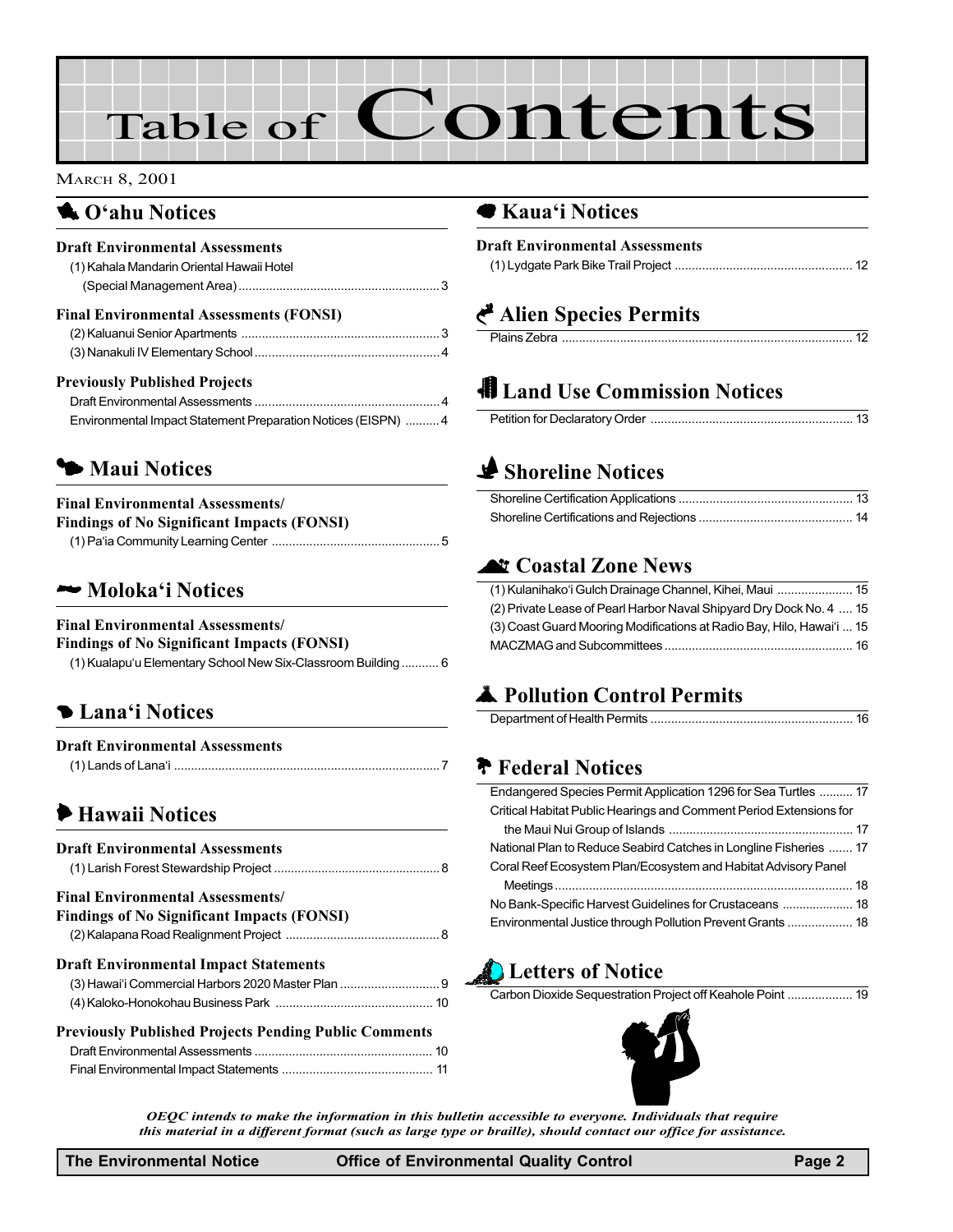O'ahu Notices

### <span id="page-2-0"></span>Draft Environmental Assessments

## 1

### (1) Kahala Mandarin Oriental Hawai Hotel (Special Management Area)

| District:             | Honolulu                                                                                                          |
|-----------------------|-------------------------------------------------------------------------------------------------------------------|
| TMK:                  | $3 - 5 - 23:39$                                                                                                   |
| Applicant:            | Kahala Mandarin Oriental Hawaii Hotel                                                                             |
|                       | 5000 Kahala Avenue                                                                                                |
|                       | Honolulu, Hawai'i 96816                                                                                           |
|                       | <b>Approving Agency/Accepting</b>                                                                                 |
| <b>Authority:</b>     | Department of Planning and Permitting                                                                             |
|                       | Honolulu Municipal Building, 7 <sup>th</sup> Floor                                                                |
|                       | 650 South King Street                                                                                             |
|                       | Honolulu, Hawai'i 96813                                                                                           |
|                       | Contact: Geri Ung (527-6044)                                                                                      |
| Consultant:           | Kusao & Kurahashi, Inc.                                                                                           |
|                       | 2752 Woodlawn Drive, No. 5-202                                                                                    |
|                       | Honolulu, Hawai'i 96822                                                                                           |
|                       | Contact: Keith Kurahashi (988-2231)                                                                               |
| <b>Public Comment</b> |                                                                                                                   |
| Deadline:             | April 7, 2001                                                                                                     |
| $\sim$ $\sim$         | $\mathbf{D} \mathbf{D} \mathbf{A} \mathbf{D}^* \rightarrow \mathbf{M} \mathbf{A}^*$ (1) $\mathbf{I} \mathbf{A}^*$ |

| <b>Deadline:</b> | April 7, 2001                               |
|------------------|---------------------------------------------|
| Status:          | DEA First Notice pending public comment.    |
|                  | Address comments to the applicant with      |
|                  | copies to the approving agency or accepting |
|                  | authority, the consultant and OEOC.         |
| <b>Permits</b>   |                                             |

Required: SMA

The Kahala Mandarin Oriental Hawai'i Hotel proposes the following renovation and expansion work:

a) expansion of the existing spa and fitness center;

b) addition of 5 beach suites as a partial third floor addition to the existing two-story beach suites;

c) addition of an open-air 2nd floor to the existing poolside snack bar;

d) construction of an elevated outdoor tennis court at the rear of the hotel, and back-of-house receiving offices beneath the new court;

e) addition of a new roof to the existing Magnum Bar; and

f) expansion of the existing swimming pool.

These proposed improvements would add approximately 13,971 square feet of new floor area to the existing hotel.

## Final Environmental Assessments (FONSI)

1

2



3

### (2) Kaluanui Senior Apartments

| District:                         | Honolulu                               |  |
|-----------------------------------|----------------------------------------|--|
| TMK:                              | 3-9-8 Parcel 46                        |  |
| Applicant:                        | Hawai'i Intergenerational Community    |  |
|                                   | Development Association                |  |
|                                   | 1154 Fort Street Mall, Suite 300       |  |
|                                   | Honolulu, Hawai'i 96813                |  |
|                                   | Contact: Michael Allison (524-0552)    |  |
| <b>Approving Agency/Accepting</b> |                                        |  |
| <b>Authority:</b>                 | Housing and Community Development      |  |
|                                   | Corporation of Hawai'i                 |  |
|                                   | 677 Queen Street, Suite 300            |  |
|                                   | Honolulu, Hawai'i 96813                |  |
|                                   | Contact: Lloyd Fukuoka (587-0579)      |  |
| Consultant:                       | Community 2010                         |  |
|                                   | 1154 Fort Street Mall, Suite 300       |  |
|                                   | Honolulu, Hawai'i 96813                |  |
|                                   | Contact: Mike Klein (371-2567)         |  |
| Status:                           | FEA/FONSI issued, project may proceed. |  |
| <b>Permits</b>                    |                                        |  |
| Required:                         | Grading, Building                      |  |

An application has been submitted to the State of Hawai'i, Housing and Community Development Corporation of Hawai'i (HCDHC), for the Rental Housing Trust Fund (RHTF) project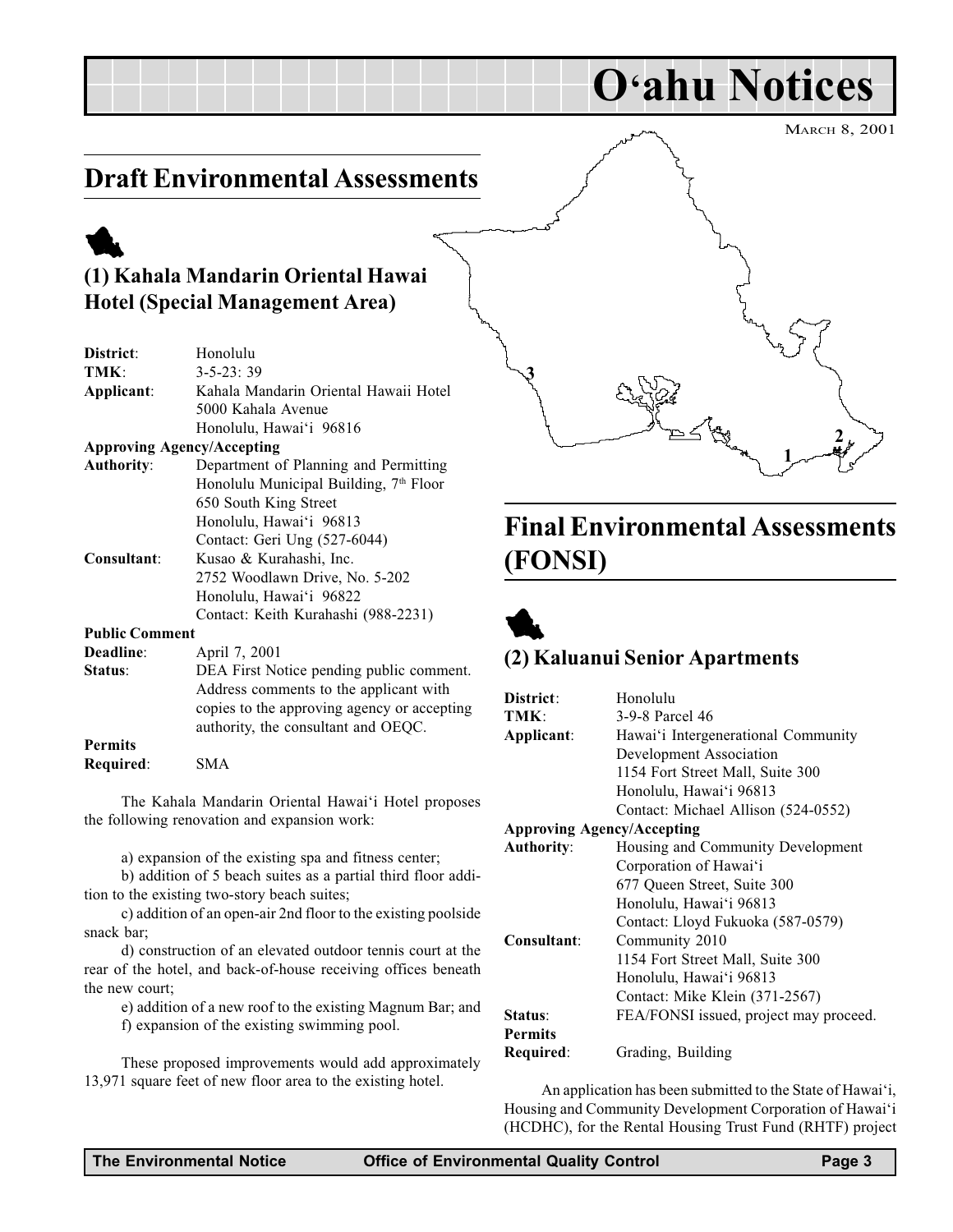## <span id="page-3-0"></span>O'ahu Notices

#### MARCH 8, 2001

award. If awarded, State of Hawai'i funds would be used for construction and permanent financing of (31) affordable rental units.

The proposed "Kaluanui Senior Apartments" will be built on 0.680 acres. One building would be built within these (31) affordable apartment units, with one bedroom one bath and two bedroom one bath apartments. These apartments would be approximately 504 square feet in size for a one bedroom and 598 square feet for a two bedroom. Each senior apartment would include one parking stall. Rents for this apartment project will be rent restricted at or below 60% to 30% of the area median household income. All (31) apartment units will be constructed at one time with an anticipated construction starting date of March 2001.

Kaluanui Senior Apartments will be part of a 430 to 450 unit retirement community. During construction there will be noise and dust impacts from this project. After construction there will be an impact on traffic that will be somewhat mitigated by the age of the residents.



### (3) Nanakuli IV Elementary School

| District:         | Wai'anae                                 |
|-------------------|------------------------------------------|
| TMK:              | $8-9-02:65$ , 23, por. 1                 |
| Applicant:        | Dept. of Accounting and General Services |
|                   | 1151 Punchbowl Street, Room 430          |
|                   | Honolulu, Hawai'i 96813                  |
|                   | Contact: Ralph Morita (586-0486)         |
|                   | <b>Approving Agency/Accepting</b>        |
| <b>Authority:</b> | Same as above.                           |
| Consultant:       | Wilson Okamoto & Associates, Inc.        |
|                   | $100 \pi C$ $1 \pi$ $1 \pi$ $100$        |

|                | 1907 South Beretania Street, Suite 400 |
|----------------|----------------------------------------|
|                | Honolulu, Hawai'i 96813                |
|                | Contact: Earl Matsukawa (946-2277)     |
| Status:        | FEA/FONSI issued, project may proceed. |
| <b>Permits</b> |                                        |
| Required:      | SMA, grading                           |

The State of Hawai'i, Department of Accounting and General Services (DAGS) and the State Department of Education (DOE), propose to construct Nanakuli IV Elementary School on an approximately 15-acre portion of state-owned land known as Camp Andrews in Nanakuli, O'ahu, Hawai'i. Subsequent phases of development at the project site include Nanakuli Public Library and Leeward Head Start facility. These two facilities will be developed by their respective owners and their funding and timing are separate from the proposed elementary school.

To be constructed in the first phase of the project, Nanakuli IV Elementary School will be comprised of single-story buildings, including administrative and student services; library; cafeteria; classrooms; museum; and, a covered bus loading area.

### Previously Published Projects

### Draft Environmental Assessments

#### **Kalo Place Mini Park**

| Applicant:            | City and County of Honolulu           |
|-----------------------|---------------------------------------|
|                       | Department of Design and Construction |
|                       | 650 South King Street                 |
|                       | Honolulu, Hawai'i 96813               |
|                       | Contact: Gregory Hee (527-6977)       |
|                       | <b>Approving Agency/Accepting</b>     |
|                       | <b>Authority:</b> Same as above.      |
| <b>Public Comment</b> |                                       |
| <b>Deadline</b> :     | March 27, 2001                        |

### **4 Leeward Community College Bike Path**

| Applicant:                        | City and County of Honolulu           |
|-----------------------------------|---------------------------------------|
|                                   | Department of Transportation Services |
|                                   | 711 Kapi'olani Boulevard              |
|                                   | Honolulu, Hawai'i 96813               |
|                                   | Contact: Michael Oshiro (527-5031)    |
| <b>Approving Agency/Accepting</b> |                                       |
|                                   | <b>Authority:</b> Same as above.      |
| <b>Public Comment</b>             |                                       |
| <b>Deadline:</b>                  | March 27, 2001                        |
|                                   |                                       |

### Environmental Impact Statement Preparation Notices (EISPN)

#### **1** Kaunala Residential Subdivision

| Applicant:            | Commercial Investment Hawaii, LLC     |
|-----------------------|---------------------------------------|
|                       | 43 'Ahui Street                       |
|                       | Honolulu, Hawai'i 96813               |
|                       | Contact: Mrs. R. Grobe (523-0958)     |
|                       | <b>Approving Agency/Accepting</b>     |
| <b>Authority:</b>     | City and County of Honolulu           |
|                       | Department of Planning and Permitting |
|                       | 650 South King Street                 |
|                       | Honolulu, Hawai'i 96813               |
|                       | Contact: Jeff Lee (527-6274)          |
| <b>Public Comment</b> |                                       |
| Deadline:             | March 27, 2001                        |

**1**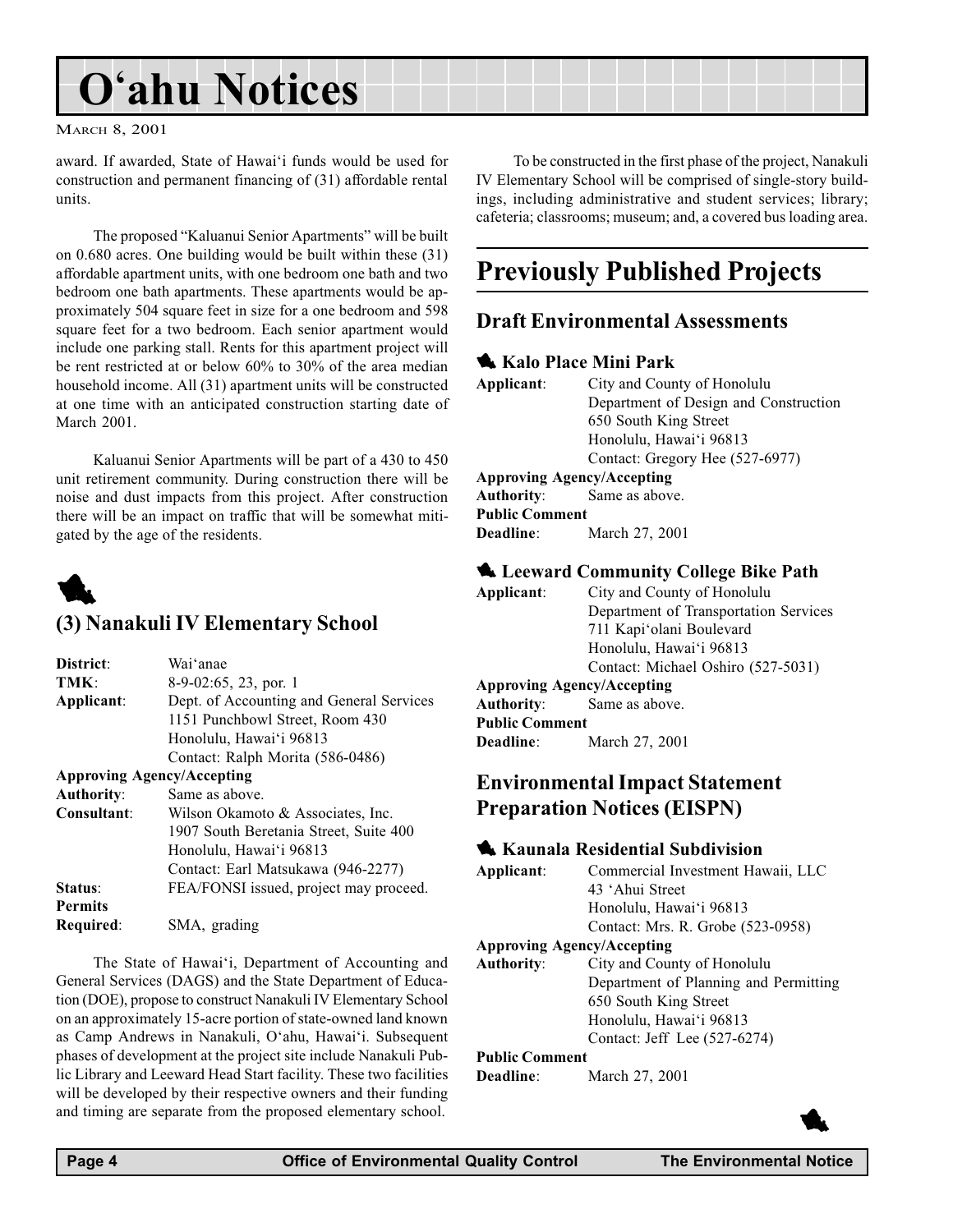## Maui Notices

1

MARCH 8, 2001

## <span id="page-4-0"></span>Final Environmental Assessments/Findings of No Significant Impacts (FONSI)



### (1) Pa'ia Community Learning Center

District: Makawao TMK: 2-5-5: portions par. 19 Applicant: Community Work Day Program PO Box 757 Pu'unene, Hawai'i 96784 Contact: Jan Dapitan (877-2524) Approving Agency/Accepting Authority: County of Maui Office of the Mayor 200 S. High St. Wailuku, Hawai'i 96793 Contact: Glenn Vares (270-7213) Consultant: Capital Solutions Hawaii 2331 W. Main St. Wailuku, Hawai'i 96793 Contact: Mark Percell (249-8838) Status: FEA/FONSI issued, project may proceed. Permits State land special use permit, Required: county CUP

Community Work Day Program (CWD), a non-profit community service organization incorporated in the State of Hawai'i, will coordinate the development of the Pa'ia Community Learning Center for the purpose of providing a facility to accommodate alternative learning programs, vocational training and other social service programs for Maui's disadvantaged residents.

The project will consist of the renovation of a 65 year old, 2,400 SF plantation house and three out structures located on a 3.2 acre site owned by A&B Properties, Inc., and installation of landscaping, parking and access road appropriate for proposed use. A& B Properties Inc. will lease the property to Community Work Day Program which will coordinate the renovation and manage the facilities use upon completion of development project. The site is located directly mauka of the Pa'ia Sugar Mill, with access via a partially paved road from Baldwin Avenue.

 $\blacklozenge$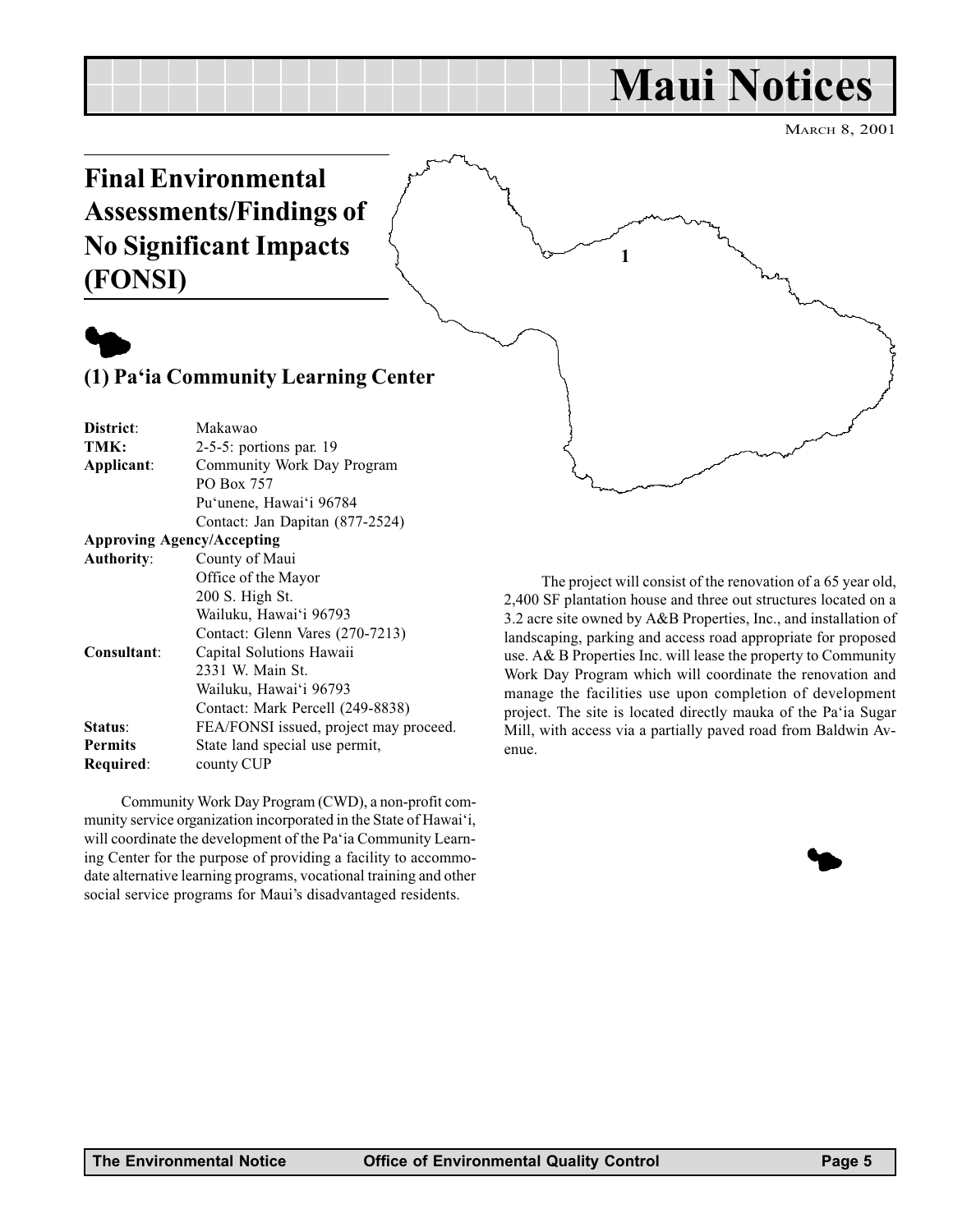## <span id="page-5-0"></span>Moloka'i Notices

MARCH 8, 2001

## Final Environmental Assessments/Findings of No Significant Impacts (FONSI)

## **24**

### (1) Kualapu'u Elementary School New Six-Classroom Building

| District:         | Moloka'i                                |
|-------------------|-----------------------------------------|
| TMK:              | $5 - 2 - 13:27$                         |
| Applicant:        | Department of Accounting and General    |
|                   | <b>Services</b>                         |
|                   | 1151 Punchbowl Street                   |
|                   | Honolulu, Hawai'i 96813                 |
|                   | Contact: Mark Yamabe (586-0469)         |
|                   | <b>Approving Agency/Accepting</b>       |
| <b>Authority:</b> | Same as above.                          |
| Consultant:       | Wilson Okamoto & Associates, Inc.       |
|                   | 1907 S. Beretania Street, Suite 400     |
|                   | Honolulu, Hawai'i 96826                 |
|                   | Contact: Rodney Funakoshi (946-2277)    |
| Status:           | FEA/FONSI issued, project may proceed.  |
| <b>Permits</b>    | Conditional Use, Special Use, Building, |
| Required:         | Grading, Work Within County Roadways    |
|                   |                                         |

The State Department of Accounting and General Services proposes to construct a new classroom building on the campus of Kualapu'u Elementary School in Kualapu'u, on the island of Moloka'i. Uncovered accessible walkways will connect the new structure to adjacent buildings and to a new, paved, 15-stall parking area as well as the existing parking and bus loading areas. A weather shelter will be provided between the classroom building and the driveway for student pick-ups and drop-offs.

The proposed structure will be used as a general classroom building, and will accommodate six elementary school classrooms. The new structure will also provide additional rooms including an itinerant classroom, a teacher's workroom and lounge area with restrooms, a faculty storage room, boys' and girls' restrooms, a kiln room, an electrical service room, a janitor's closet, and an outdoor uncovered performance platform for educational programs and entertainment. A Conditional Permit and a Special Use Permit are required from the County of Maui.

1

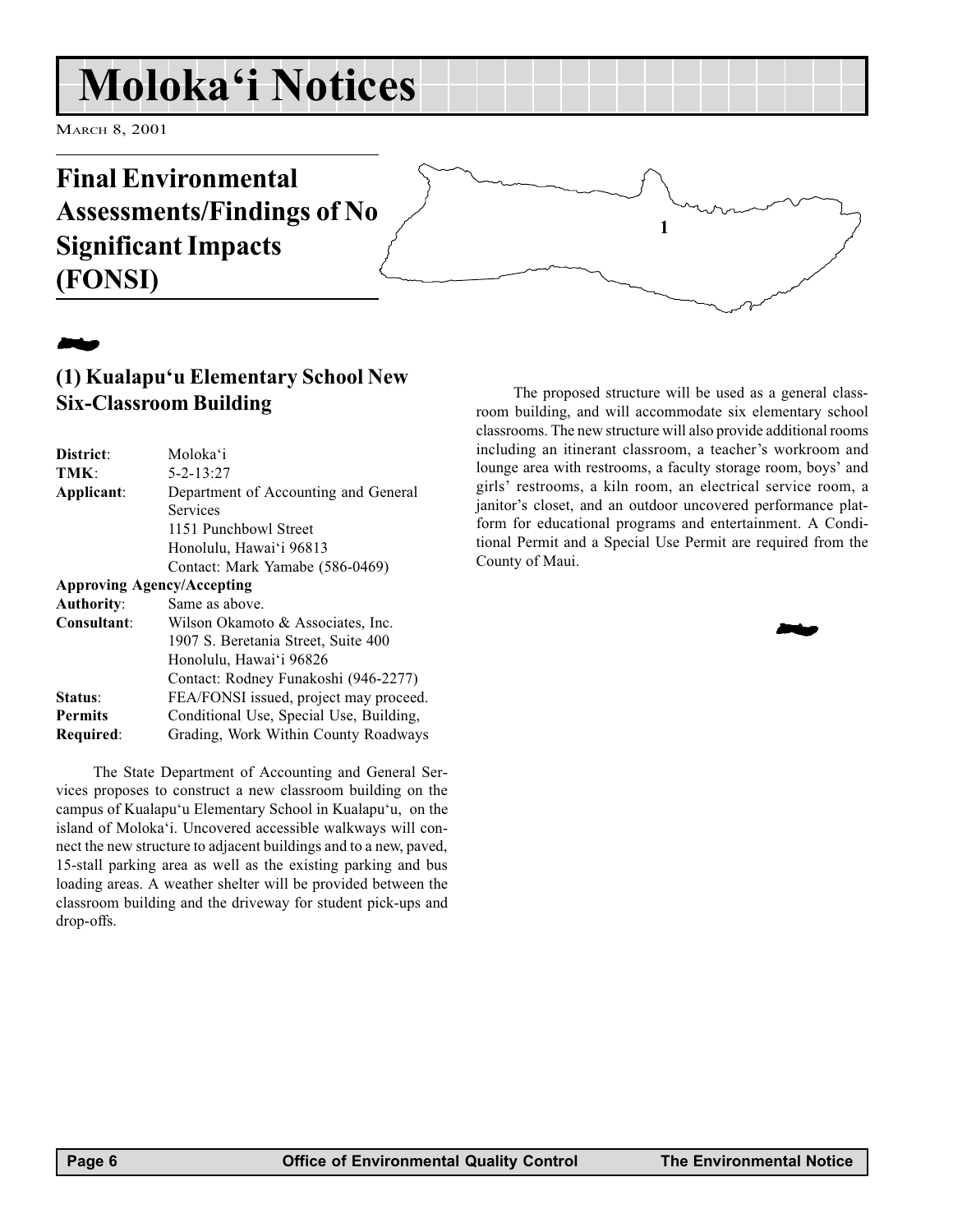### <span id="page-6-0"></span>Draft Environmental Assessments

### $\bullet$ (1) Lands of Lana'i

| District:             | Lana'i                                   |
|-----------------------|------------------------------------------|
| TMK:                  | $4 - 9 - 02:57$                          |
| Applicant:            | Department of Hawaiian Home Lands        |
|                       | P.O. Box 1879                            |
|                       | Honolulu, Hawai'i 96805                  |
|                       | Contact: Michele Otake (587-6451)        |
|                       | <b>Approving Agency/Accepting</b>        |
| <b>Authority:</b>     | Same as above                            |
| Consultant:           | Townscape, Inc.                          |
|                       | 900 Fort Street Mall, Suite 1160         |
|                       | Honolulu, Hawai'i 96813                  |
|                       | Contact: Joanne Hiramatsu (536-6999)     |
| <b>Public Comment</b> |                                          |
| Deadline:             | April 7, 2001                            |
| Status:               | DEA First Notice pending public comment. |
|                       | Address comments to the applicant with   |
|                       | copies to the consultant and OEQC.       |
| <b>Permits</b>        | Grading, Building, County Subdivision    |
| Required:             | Plan Approval, Erosion and Dust Control  |
|                       | Plan                                     |

The Department of Hawaiian Home Lands (DHHL) is planning to develop approximately 136 single family lots and 20 multi-family/kupuna housing units for the purpose of providing homes for native Hawaiian beneficiaries on Lana'i, deeded to DHHL in 1999. A five-acre park and community center complex are also planned as part of this project. Sandwich Isles Communications, Inc. will be constructing a 2,000 square feet switching facility and offices, and a 4,000 square feet warehouse at the community center site. The project is tentatively identified as "Lands of Lana'i" and consists of one lot totaling 50 acres that was previously used for pineapple cultivation. Access to the site will be via Fifth Street.

Single family lot sizes will average 10,000 square feet and multi-family/kupuna housing will have a density of approximately 10 units per acre. Sewer service will be provided to the site via the extension of the County sewer system. Potable water service will be provided by extending the existing Lana'i Company water system into the site. Drainage facilities will be constructed such that there will be no increase in the volume of storm water leaving the site and entering the existing drainage system. Maui Electric Company will provide electric service and



Lana'i Notices

Hawai'i Cablevision will provide cable television service. Sandwich Isles Communications, Inc. will provide telephone service to the site and is proposing to construct a switching facility and warehouse at the 5-acre Community Center site. All utilities will be placed underground.

Environmental studies were performed on the site and there were no proposed, rare, threatened, or endangered plants or animals on the site. Cultural resources of significance were not found on the site and past cultural practices are not known to be performed at the site.

This is the first DHHL project on Lana'i, as the island has been privately owned since the inception of the Hawaiian Home Lands program in 1920. This project is being developed to implement the objectives of the Hawaiian Homes Commission Act of 1920, as amended.

 $\bullet$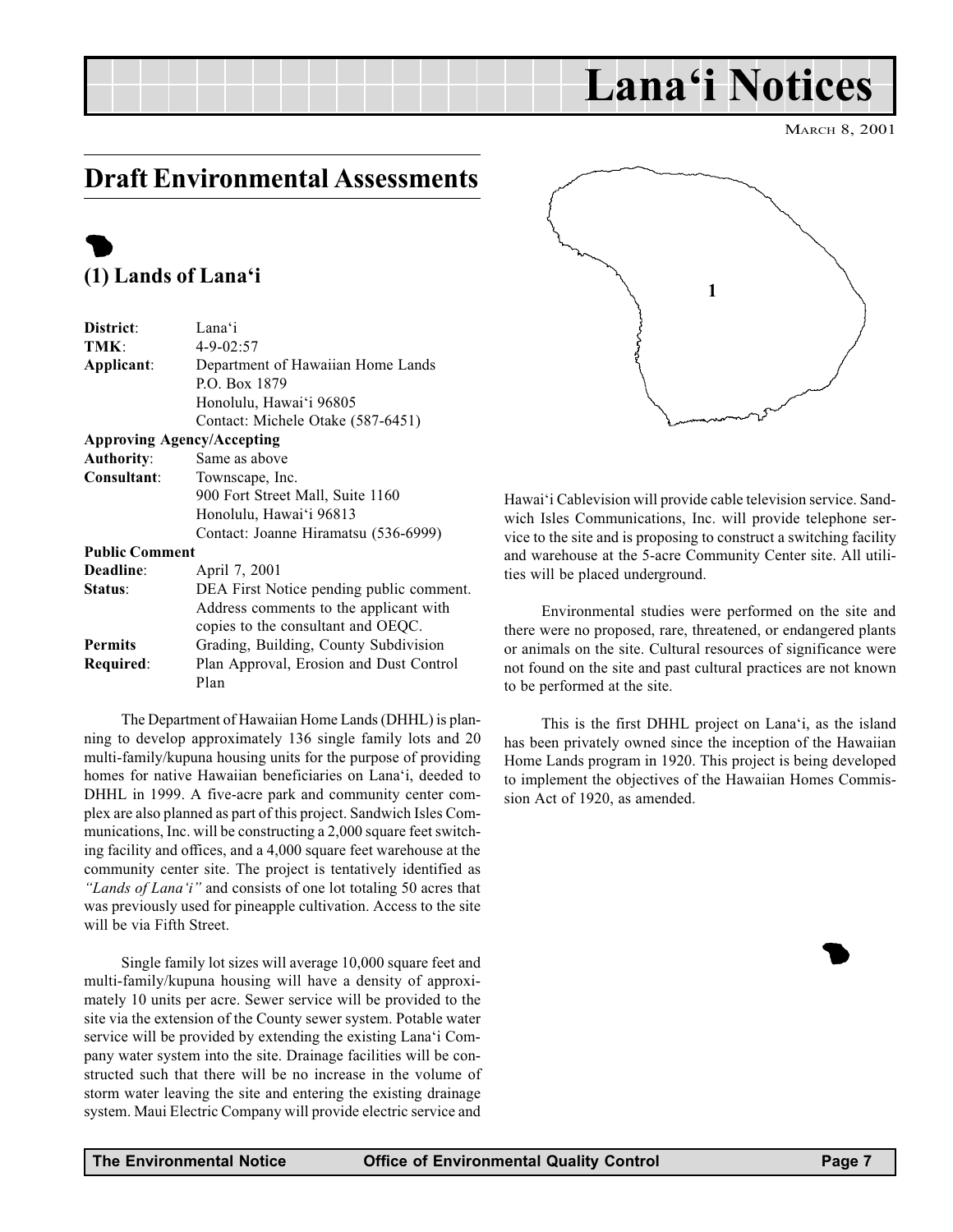## <span id="page-7-0"></span>Hawai'i Notices

MARCH 8, 2001

### Draft Environmental Assessments

### $\blacktriangleright$ (1) Larish Forest Stewardship Project

| District:             | Puna                                                               |
|-----------------------|--------------------------------------------------------------------|
| TMK:                  | $1 - 7 - 017:129$                                                  |
| Applicant:            | Michael and Linda Larish                                           |
|                       | P.O. Box 1337                                                      |
|                       | Keaau, Hawai'i 96749                                               |
|                       | Contact: Linda Larish (966-6337)                                   |
|                       | <b>Approving Agency/Accepting</b>                                  |
| <b>Authority:</b>     | Department of Land and Natural Resources                           |
|                       | Division of Forestry and Wildlife                                  |
|                       | 1151 Punchbowl Street, Room 325                                    |
|                       | Honolulu, Hawai'i 96813                                            |
|                       | Contact: Karl Dalla Rosa (587-4174)                                |
| <b>Public Comment</b> |                                                                    |
| Deadline:             | April 7, 2001                                                      |
| Status:               | DEA First Notice pending public comment.                           |
|                       | Address comments to the applicant with                             |
|                       | copies to the approving agency or accepting<br>authority and OEQC. |

Permits Required: None

Linda and Michael Larish are seeking Forest Stewardship program assistance to transform an unproductive, degraded pasture area now covered with exotic sedges and grasses, into a productive forest area that is to be managed in an environmentally responsible manner for small-scale, sustainable timber production. Site preparation, planting and weed control activities are to be carried out so as not to disturb or expose the soil, thus minimizing the potential for erosion. No chemical herbicides will be used. Planned harvesting activities will be incrementally scheduled for the relatively small single species planting blocks - the largest being 1.33 acres in size. Such incremental harvests are unlikely to produce any significant environmental impacts. Potential positive impacts include the addition of aesthetic beauty and value to the neighborhood, demonstration of economically viable, environmentally responsible land use, and the eventual supply of craftwoods to local industry.

The property is located at 17-4356 South Road, Kurtistown, Hawai'i.

## Final Environmental Assessments/Findings of No Significant Impacts (FONSI)

1

2

3

## $\blacktriangleright$

4

3

### (2) Kalapana Road Realignment Project

| District:                         | Puna                              |
|-----------------------------------|-----------------------------------|
| TMK:                              | $1-03-02$ , $1-03-03$ , $1-03-04$ |
| Applicant:                        | County of Hawai'i                 |
|                                   | Department of Public Works        |
|                                   | 25 Aupuni Street, Room 202        |
|                                   | Hilo, Hawai'i 96720               |
|                                   | Contact: Ben Ishii (961-8327)     |
| <b>Approving Agency/Accepting</b> |                                   |
| <b>Authority:</b>                 | Same as above.                    |
| Consultant:                       | SSFM International, Inc.          |
|                                   | 501 Sumner Street, Suite 502      |
|                                   | Honolulu, Hawai'i 96817           |
|                                   | Contact: Ronald Sato (531-1308)   |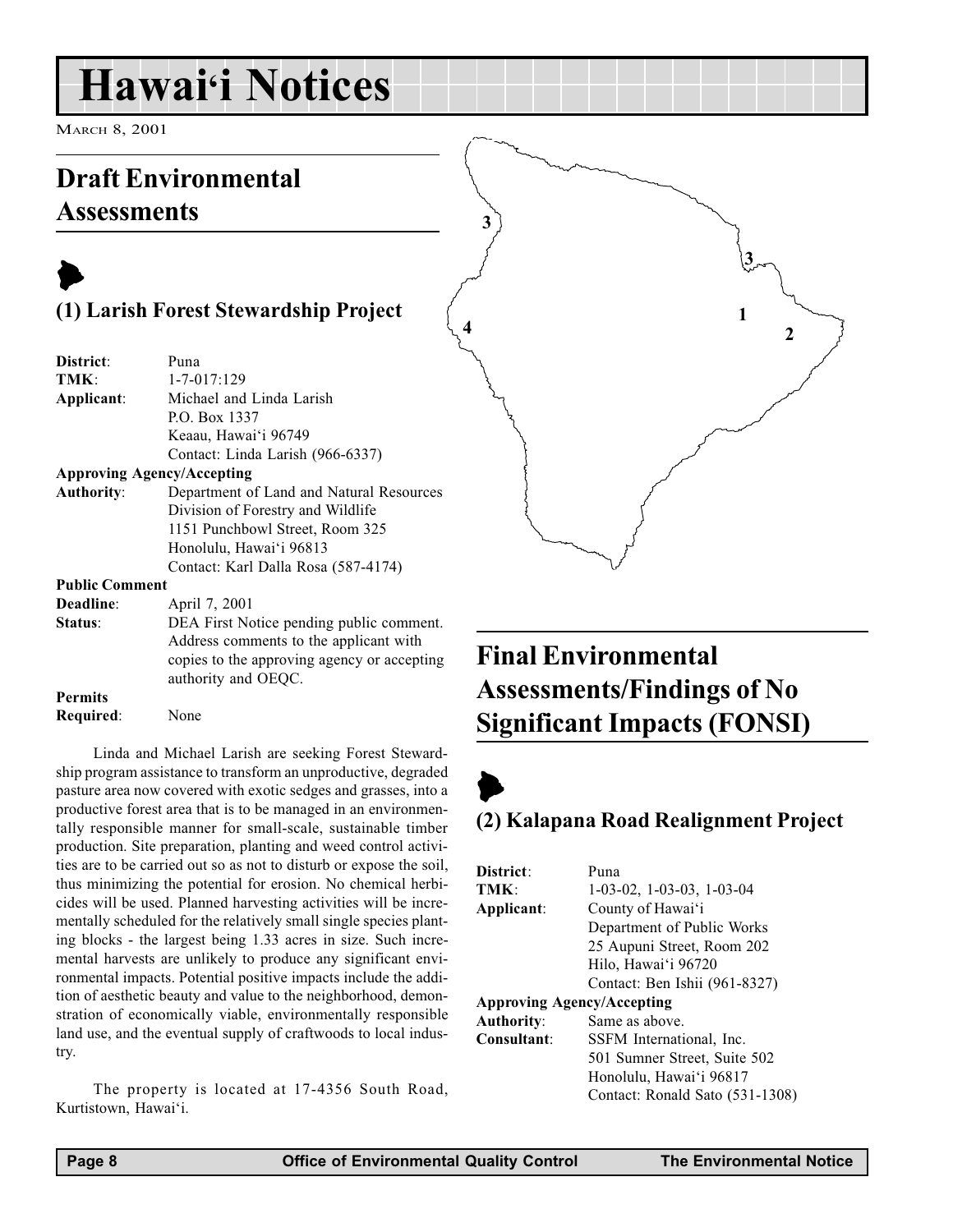<span id="page-8-0"></span>

| <b>Status:</b> | FEA/FONSI issued, project may proceed.  |
|----------------|-----------------------------------------|
| <b>Permits</b> | COE Nationwide (possible), CDUA, SMA,   |
| Required:      | Shoreline Setback (possible), Building, |
|                | Grading                                 |

The County of Hawai'i (County), Department of Public Works is proposing the Kalapana Road Realignment Project at the request of the County Civil Defense Agency. This project involves the realignment of three existing segments of Highway Route 137, Kalapana - Kapoho Beach Road located in the Puna District of the island of Hawai'i.

The purpose for this project is to realign the three relatively short sections of Kalapana - Kapoho Beach Road because they are being affected by coastal erosion and wave activities occurring along this rugged coastline. These activities have resulted in the erosion of the coastline, undermining of the roadway, and occasional wave wash onto the road during storms and high surf conditions. Consequently, the objective of this road realignment project is to move these three sections of Kalapana Road further inland to create a larger buffer area between the road and shoreline. This would provide residents and the public with continued vehicular access into and out from this area.

The three sections proposed for realignment are referred to as Site No. 3, Site No. 4, and Site No. 5, and are generally located in the Opihikao to Kama'ili communities. Alternatives considered for Site No. 3 involve realigned sections of about 1,200 to 1,350 feet in length. Site No. 4 would involve either elevating a 1,140-foot section of the existing road about 5 to 10 feet or moving it inland about 30 feet along with raising this section. Alternatives considered for Site No. 5 involve realigned sections of about 740 to 800 feet in length.

## Draft Environmental Impact **Statements**



### (3) Hawai'i Commercial Harbors 2020 Master Plan

| District:  | South Hilo; South Kohala           |
|------------|------------------------------------|
| TMK:       | Hilo: $2-1-07$ ; $2-1-09$          |
|            | Kawaihae: $6-1-03$                 |
| Applicant: | State Department of Transportation |

|                  | Harbors Division                            |
|------------------|---------------------------------------------|
|                  | 79 South Nimitz Highway                     |
|                  | Honolulu, Hawai'i 96813                     |
|                  | Contact: Glenn Soma (587-2503)              |
|                  | <b>Approving Agency/Accepting</b>           |
| Authority:       | Governor, State of Hawai'i                  |
|                  | c/o Office of Environmental Quality Control |
|                  | 235 S. Beretania Street, Suite 702          |
|                  | Honolulu, Hawai'i 96813                     |
| Consultant:      | R.M. Towill Corporation                     |
|                  | 420 Waiakamilo Road, Suite 411              |
|                  | Honolulu, Hawai'i 96817-4941                |
|                  | Contact: Chester Koga or Gail Atwater       |
|                  | $(842 - 1133)$                              |
| Public Comment   |                                             |
| <b>Deadline:</b> | April 23, 2001                              |
| <b>Status:</b>   | DEIS First Notice pending public comment.   |
|                  | Address comments to the applicant with      |

MARCH 8, 2001

|           | copies to the approving agency or accepting  |  |
|-----------|----------------------------------------------|--|
|           | authority, and the consultant.               |  |
| Permits   | Army (Sec. 10 and/or Sec. 404); CDUP;        |  |
| Required: | Shorewaters construction; NPDES; noise;      |  |
|           | air emissions; Sec. 401 WQC; SMA; SSV/       |  |
|           | shoreline cert.; building; grading/stockpil- |  |
|           | ing; flood control; highways; historic       |  |
|           | review; hazardous waste                      |  |
|           |                                              |  |

The harbors of Hawai'i are essential infrastructure, with 98.6% of all imported goods entering through these gateways. The State of Hawai'i must create long-range plans for harbor facilities to meet increasing demand for shipping and cargo and accommodate the fast-growing Hawai'i cruise ship market.

The Hawai'i Commercial Harbors 2020 Master Plan ("2020 Master Plan") is a conceptual land use plan proposing facility development over the next 20 years at Hilo Harbor and Kawaihae Harbor. The 2020 Master Plan was developed collaboratively by the Department of Transportation Harbors Division and User Groups of maritime industry representatives, cargo carriers, commercial harbor users, recreational harbor users, government agencies and community groups.

The objectives of the 2020 Master Plan are to facilitate maritime shipments of essential commodities; optimize use of harbor lands and water resources; plan facility development that services Hawai'i's port system in a efficient, safe and secure manner; and minimize the impacts of the 2020 Master Plan on environmental quality and recreational and cultural activities bordering Hilo Harbor and Kawaihae Harbor.

Proposed 2020 Master Plan improvements include:

Hilo Harbor: Dolphins at Piers 2 and 3; interim passen-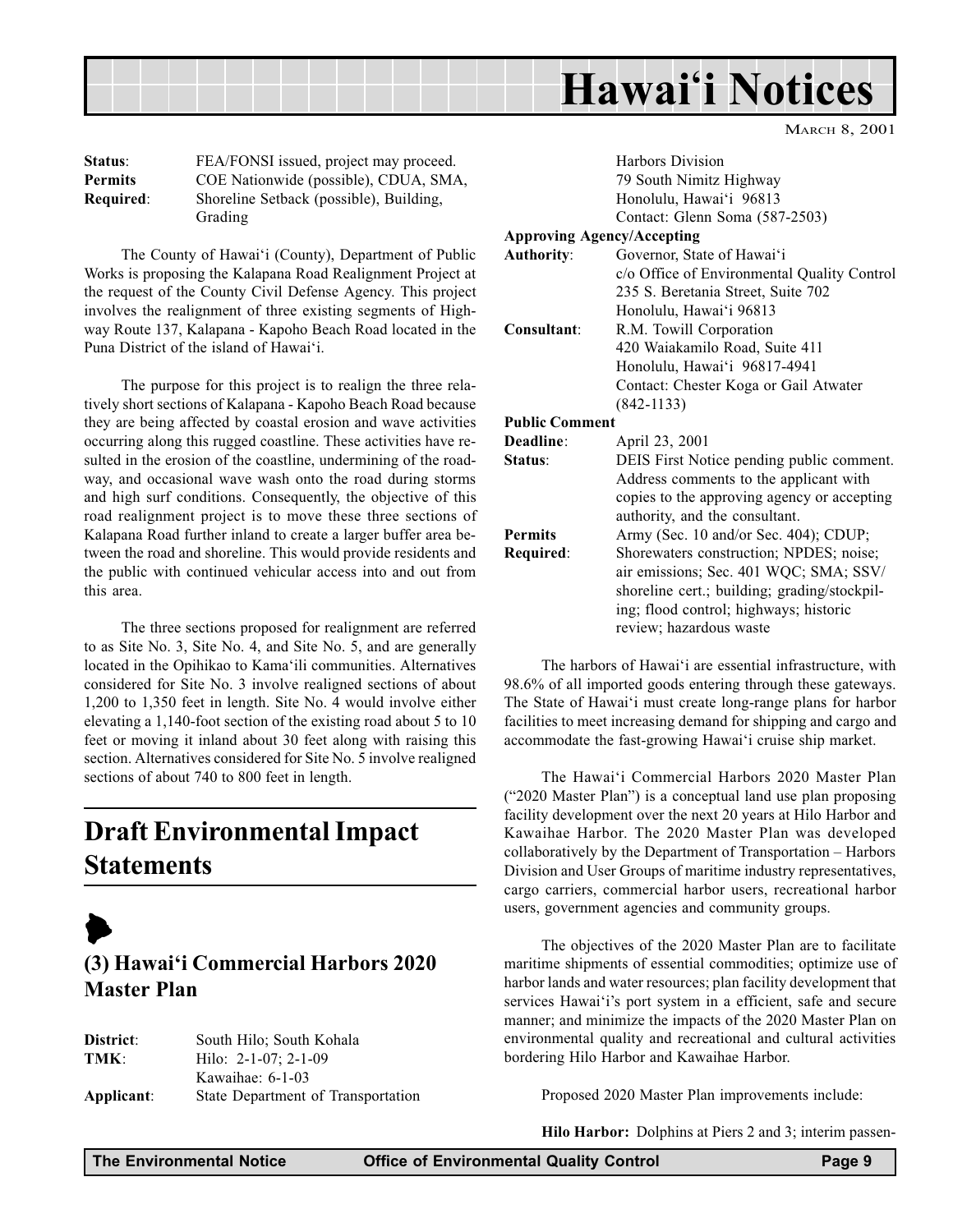## <span id="page-9-0"></span>Hawai'i Notices

#### MARCH 8, 2001

ger terminal (renovation of existing shed) at Pier 1; dry bulk cargo staging area; interisland cargo terminal at Pier 4; overseas container terminal at Pier 1; passenger terminal at Pier 5; ocean research facility at Pier 6; cargo, passenger and research vessel berths for Pier 3 and Piers 4, 5 and 6; berths for commercial fishing, Coast Guard, visiting and research boats; access roadways.

Kawaihae Harbor: Liquid bulk cargo terminal; dry bulk terminals at Pier 1; interisland cargo terminal at Piers 3-4; overseas container terminal at Pier 2A; passenger terminal and ocean research facility; cargo and military berths for Piers 1, 2A, 2B and Piers 3, 4 and 5; military cargo terminal, Pier 5; access roadways.

## $\blacktriangleright$

### (4) Kaloko-Honokohau Business Park

| District:                         | North Kona                                  |  |
|-----------------------------------|---------------------------------------------|--|
| TMK:                              | 7-4-8:13 (por.) and 30                      |  |
| Applicant:                        | Lanihau Partners, LP                        |  |
|                                   | c/o Tsukazaki, Yeh and Moore                |  |
|                                   | 85 W. Lanikaula Street                      |  |
|                                   | Hilo, Hawai'i 96720                         |  |
|                                   | Contact: Michael Moore (961-0055)           |  |
| <b>Approving Agency/Accepting</b> |                                             |  |
| <b>Authority:</b>                 | <b>State Land Use Commission</b>            |  |
|                                   | P.O. Box 2359                               |  |
|                                   | Honolulu, Hawai'i 96804-2359                |  |
|                                   | Contact: Esther Ueda (587-3822)             |  |
| Consultant:                       | GeoMetrician Associates                     |  |
|                                   | HC 2 Box 9575                               |  |
|                                   | Keaau, Hawai'i 96749                        |  |
|                                   | Contact: Ron Terry (982-5831)               |  |
| <b>Public Comment</b>             |                                             |  |
| Deadline:                         | April 23, 2001                              |  |
| Status:                           | DEIS First Notice pending public comment.   |  |
|                                   | Address comments to the applicant with      |  |
|                                   | copies to the approving agency or accepting |  |
|                                   | authority, the consultant and OEQC.         |  |
| <b>Permits</b>                    | LUD boundary amendment, UIC, Chapter        |  |
| Required:                         | 6E, Change of Zone, Grading, Building       |  |
|                                   |                                             |  |

Lanihau Partners seeks to reclassify 336.984 acres of State Land Use Conservation District land to the Urban District. The action would enable development of mixed light industrial and commercial uses, and allow retention and expansion of existing quarrying and quarry-related uses, which operate on much of the land under a Conservation District Use Permit. The action is consistent with the 1989 County General Plan's designation of the area as Industrial and Urban Expansion, the Office of State Planning's 1992 recommendation to reclassify the area to Urban, and the designation as "Limited Industrial" in the 1991 Keahole to Kailua Development Plan.

Alien vegetation dominates the site, and no onsite adverse impact to flora, fauna, soils or agriculture are expected. The site itself lacks surface water, but sensitive ponds and nearshore waters are present nearby at Kaloko-Honokohau National Historical Park. These waters maintain a healthy aquatic biota and are important for historic preservation, visitor use, and the ongoing practice of Hawaiian culture. Thorough hydrology, aquatic biology, and toxic substance studies investigated water issues and developed appropriate mitigation. Landscaping, setbacks, and attractive architectural design would minimize visual impacts and provide a harmonious setting. Archaeologists identified 73 sites; impacts will be mitigated by preservation of eight and data recovery of 31. All known burials are to be preserved in place.

The project would favorably impact the West Hawai'i economy by increasing regional investment and capital flow, in turn creating significant employment and substantially widening the tax base.

Various road improvements would mitigate traffic impacts. Temporary air quality impacts will be addressed through fugitive dust and traffic management plans. Lanihau will encourage buyers and tenants to explore photovoltaic energy, solar water heating, daylighting, and passive and active energy conservation strategies. Water and wastewater improvements will be coordinated with the County.

### Previously Published Projects Pending Public Comments

### Draft Environmental Assessments

### 6 Keauhou Koa Thinning Demonstration Project

Applicant: The Kamehameha Schools P.O. Box 495 Pa'auilo, Hawai'i 96776 Contact: Peter Simmons (776-7526)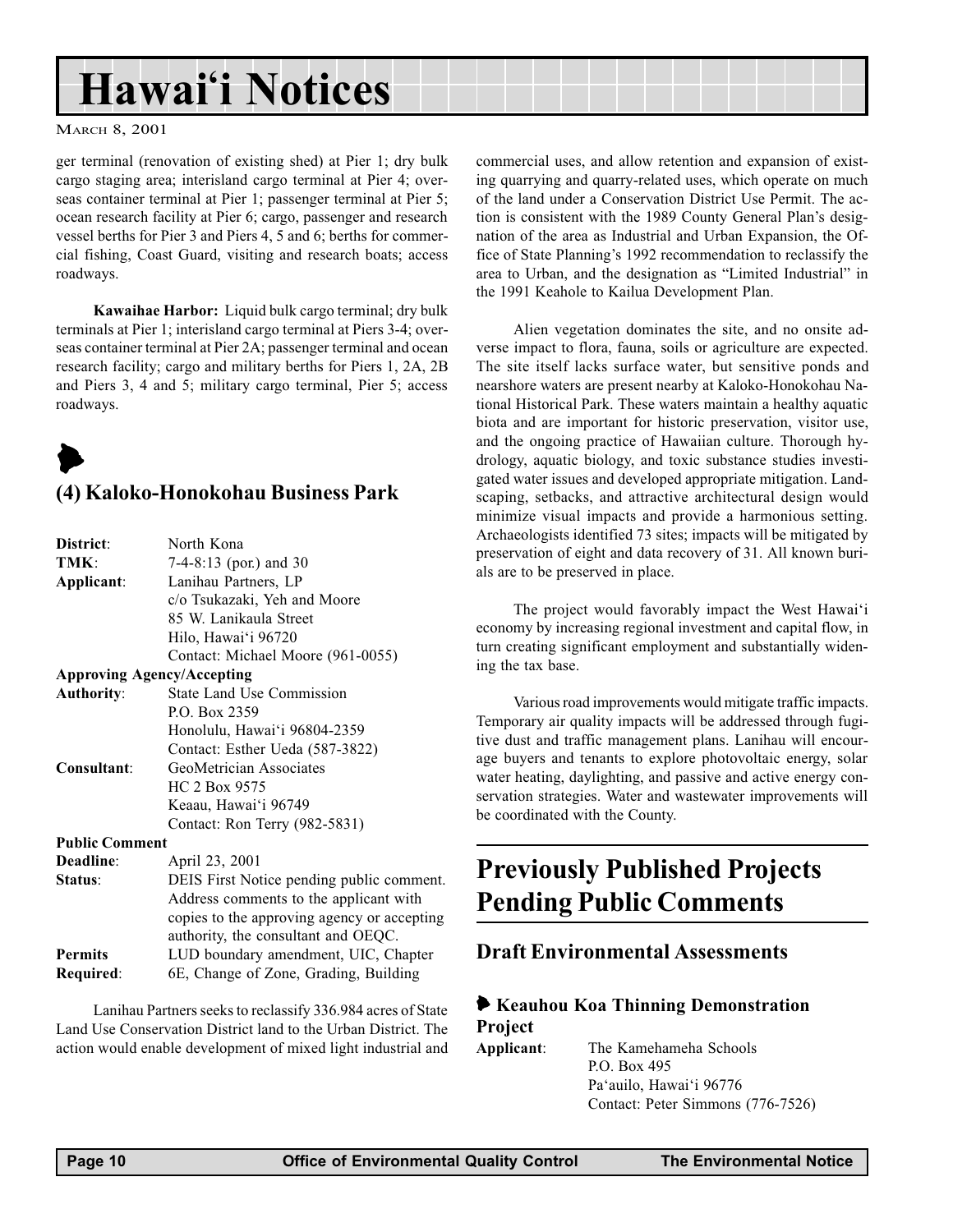## Hawai'i Notices

MARCH 8, 2001

#### <span id="page-10-0"></span>Approving Agency/Accepting

Authority: Department of Land and Natural Resources 1151 Punchbowl Street, Room 325 Honolulu, Hawai'i 96813 Contact: Carl Masaki (587-0163)

Public Comment

Deadline: March 27, 2001

### Final Environmental Impact Statements

### University of Hawai'i Center at West Hawai'i

| Applicant: | University of Hawai'i                       |
|------------|---------------------------------------------|
|            | Facilities Planning Office for Community    |
|            | Colleges                                    |
|            | 4303 Diamond Head Road                      |
|            | Manele Bldg., Room 103                      |
|            | Honolulu, Hawai'i 96816                     |
|            | Contact: Maynard Young (734-9771)           |
|            | Approving Agency/Accepting                  |
| Authority: | Governor, State of Hawai'i                  |
|            | c/o Office of Environmental Quality Control |
|            | 235 South Beretania Street, Suite 702       |
|            | Honolulu, Hawai'i 96813                     |
| Status:    | FEIS currently being reviewed by OEQC       |

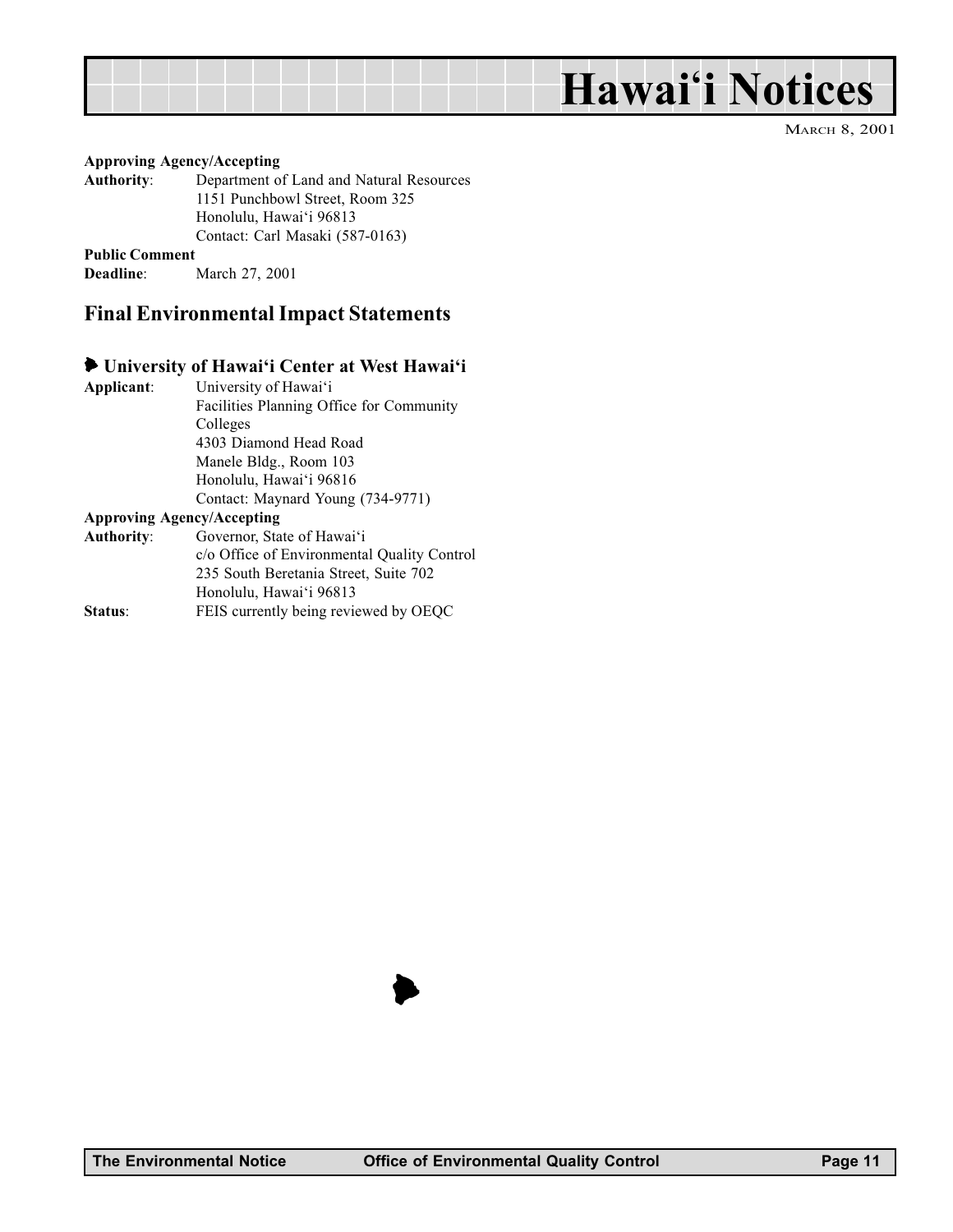## <span id="page-11-0"></span>**Kaua'i Notices**

MARCH 8, 2001

## Draft Environmental Assessments

### $\bullet$ (1) Lydgate Park Bike Trail Project

| District:             | Lihu'e                                   |
|-----------------------|------------------------------------------|
| TMK:                  | $3-09-06:01 \& 3-09-02-34$               |
| Applicant:            | County of Kaua'i                         |
|                       | Department of Public Works               |
|                       | 4444 Rice Street, Suite 175              |
|                       | Lihu'e, Hawai'i 96766                    |
|                       | Contact: Doug Haigh (241-6650)           |
|                       | Approving Agency/Accepting               |
| <b>Authority:</b>     | Same as above.                           |
| Consultant:           | MDG, Inc.                                |
|                       | 820 Santa Fe Drive                       |
|                       | Denver, CO 80204                         |
|                       | Contact: Sara Grimes (303) (571-5787)    |
| <b>Public Comment</b> |                                          |
| Deadline:             | April 7, 2001                            |
| Status:               | DEA First Notice pending public comment. |
|                       | Address comments to the applicant with   |
|                       | copies to the consultant and OEQC.       |
| <b>Permits</b>        | CDUA, SMA, zoning, SSV, building,        |
| Required:             | historic review, Fed. 4(f) review        |
|                       |                                          |

The Lydgate Park Trail project involves the construction of a concrete 10' wide approximately 2.4 miles long bicycle path that will surround the park and link various areas within

1

the park. The project will also include the construction of community-build pedestrian bridge and observation area, picnic facilities, camping sites, a maintenance building, comfort station, sports fields, and parking.

The bike trail will be placed primarily in areas that have social trails or roads existing. All elements of the project will be constructed where there are no issues of slope for runoff, and where there are no endangered or threatened plants or animals. The comfort station will be placed in the location of the footprint of the golf course clubhouse, which has been torn down and the maintenance building will be constructed where there has been considerable construction and work at the sewage treatment facility located on site. The camping pads will not require excavation.



## Alien Species Permits

### Plains Zebra

Before most alien organisms can be brought into Hawai'i they must receive a permit from the Board of agriculture. The application is first reviewed by experts in biology and heard in a public meeting of the Committee on Plants and Animals. To learn more about these permit applications, interested parties are encouraged to contact:

Plant Quarantine Branch Hawai'i Department of Agriculture 701 Ilalo St. Honolulu, Hawai'i 96813 Telephone: (808) 586-0846

The following import applications are now being reviewed by the Hawai'i Department of Agriculture.

Title: Request to (1) Allow the Transfer of the Plains Zebra (Equus burchelli) from Alan Kaufman, DVM, to Keiki Zoo Maui for Exhibition; and (2) Establish Permit Conditions for the Transfer of the Plains Zebra (Equus burchelli) for Exhibition

Page 12 **Office of Environmental Quality Control** The Environmental Notice **The Environmental Notice**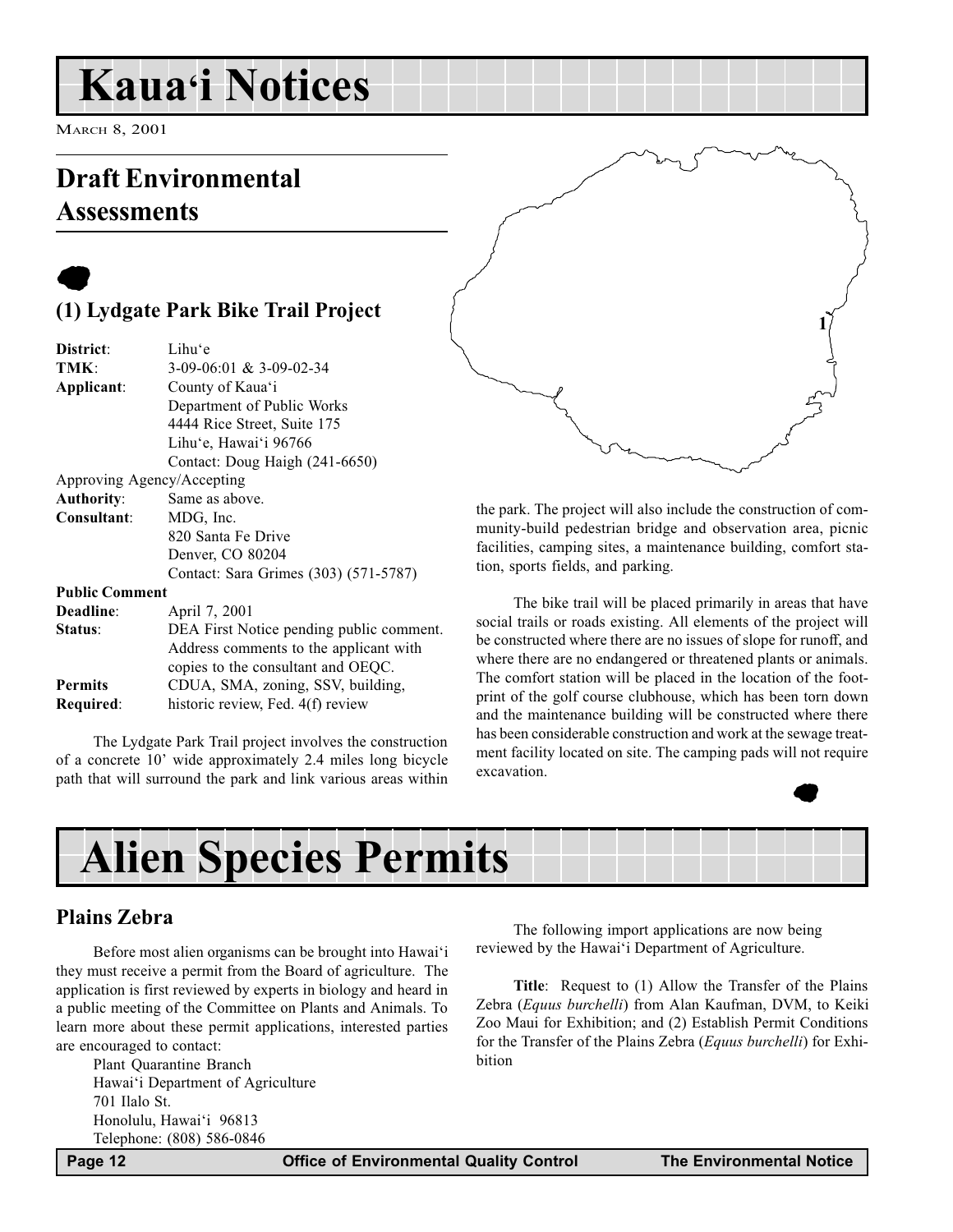## Land Use Commission Notices

MARCH 8, 2001

<span id="page-12-0"></span>

### Petition for Declaratory Order

The LUC has received the following request regarding a petition for declaratory order:

| Docket No.:        | DR01-24                                    |
|--------------------|--------------------------------------------|
| <b>Petitioner:</b> | Steven K. Baker                            |
| <b>Location:</b>   | Niu, O'ahu                                 |
| Acreage:           | 33,745 square feet                         |
| TMK:               | $3-07-02:1$                                |
| <b>Request:</b>    | For a Declaratory Order to Remove Uncer-   |
|                    | tainty Regarding the Location of the Urban |
|                    | District Boundary of Petitioner's Land     |
| Date Filed:        | February 20, 2001                          |

If you would like further detailed information on this matter, please contact:

State Land Use Commission

#### Location Address

Leiopapa A Kamehameha Building (State Office Tower) 235 S. Beretania Street, Room 406 Honolulu, Hawai'i 96813

Mailing Address P.O. Box 2359 Honolulu, Hawai'i 96804-2359

Telephone: (808) 587-3822

If you would like further detailed information on the above matters, please contact: State Land Use Commission, Leiopapa A Kamehameha Building (State Office Tower), 235 S. Beretania Street, Room 406, Honolulu, Hawai'i 96813. Telephone: (808) 587-3822. Mailing Address: P.O. Box 2359, Honolulu, Hawai'i 96804-2359.



### Shoreline Certification Applications

Pursuant to § 13 -222-12, HAR the following shoreline certification applications are available for inspection at the DLNR District Land Offices on Kaua'i, Hawai'i and Maui and at Room 220, 1151 Punchbowl St., Honolulu, O'ahu (Tel: 587-0414). All comments shall be submitted in writing to the State Land Surveyor, 1151 Punchbowl Street, Room 210, Honolulu, Hawai'i 96813 and postmarked no later than fifteen (15) calendar days from the date of the public notice of the application.

| Case<br>No. | Date<br>Received     | Location                                                                                                                                                                                                                                                                                                                                      | Applicant                                                        | Tax Map<br>Key       |
|-------------|----------------------|-----------------------------------------------------------------------------------------------------------------------------------------------------------------------------------------------------------------------------------------------------------------------------------------------------------------------------------------------|------------------------------------------------------------------|----------------------|
| OA-802      | Reopened<br>02/26/01 | Lot 12, portion of Grant 4674 to John D. Holt Jr. land<br>situated at Honolulu, Island of Oahu, Hawaii (206 Kula<br>Manu Place)<br>Purpose: New construction                                                                                                                                                                                  | <b>DJNS</b> Surveying<br>& Mapping, Inc.,<br>for Henrik Falktoft | $3 - 1 - 40$ :<br>03 |
| OA-812      | 02/23/01             | Lot 315 Land Court Application 1052 as shown on Map<br>7, Makaha, Waianae, Island of Oahu, Hawaii (84-119)<br>Makau Street)<br>Purpose: Calculate building potential                                                                                                                                                                          | Wesley T. Tengan,<br>for Gary Okimoto                            | $8-4-10$ :<br>13     |
| KA-155      | 02/26/01             | Portion of Lydgate Park Wailua Golf Links, formerly<br>under Governor Executive Order 97 (C.S.F. 3576) to<br>County of Kauai, withdrawn April 17, 1969 under<br>Governor Executive Order 2436 (C.S.F. 15,769) land<br>situated at Wailua, Lihue, Island of Kauai, Hawaii (Nehe<br>Road near Wailua River State Park)<br>Purpose: Improvements | Kodani &<br>Associates, Inc.,<br>for County of<br>Kauai          | $3 - 9 - 02$ :<br>34 |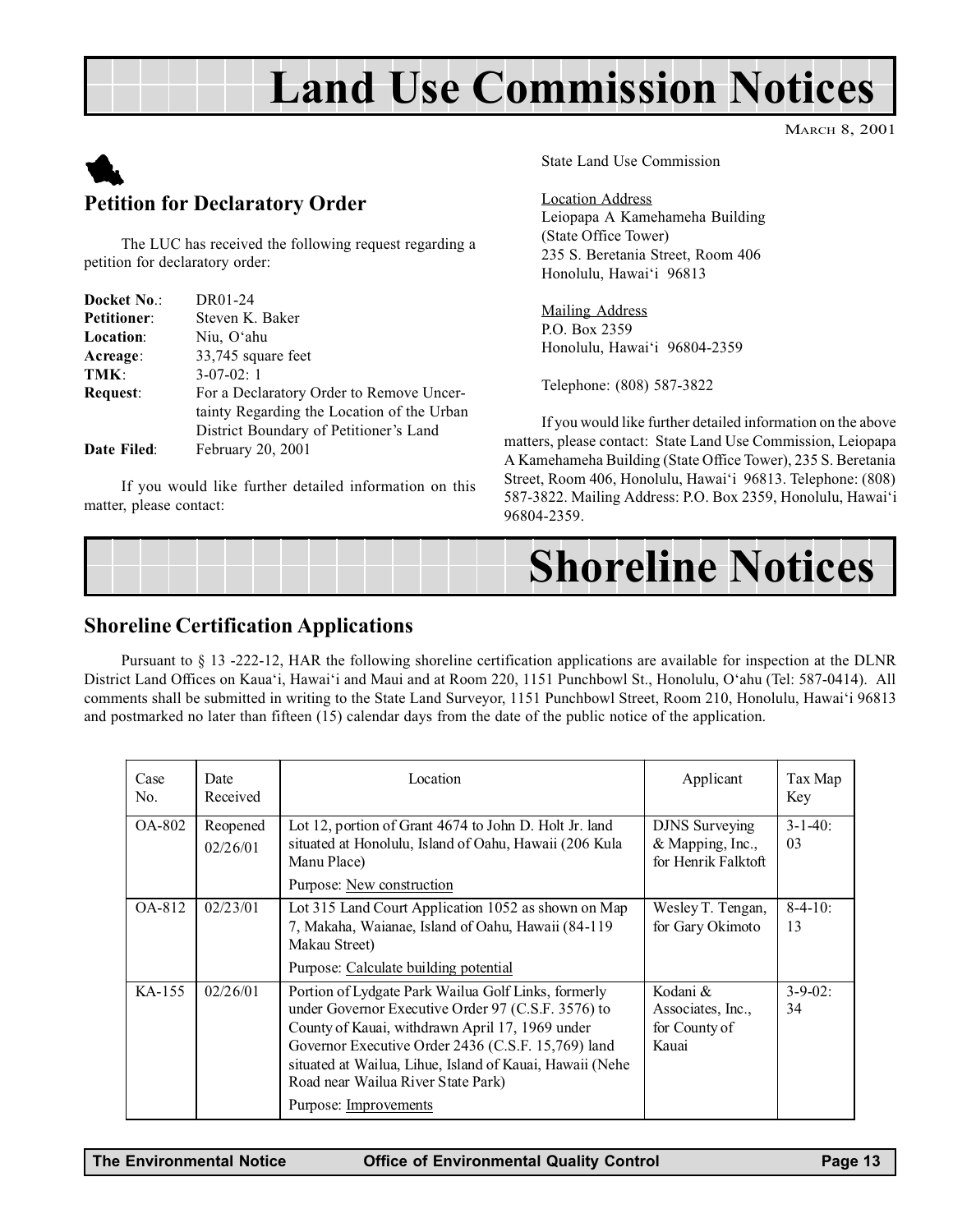## <span id="page-13-0"></span>Shoreline Notices

MARCH 8, 2001

### Shoreline Certifications and Rejections

Pursuant to §13-222-26, HAR the following shorelines have been certified or rejected by the DLNR. A person may appeal a certification or rejection to the BLNR, 1151 Punchbowl Street, Room 220, Honolulu, Hawaii 96813, by requesting in writing a contested case hearing no later than twenty (20) calendar days from the date of public notice of certification or rejection.

| Case<br>No.   | Cert/Rej<br>Date      | Location                                                                                                                                                                                      | Applicant                                                     | Tax Map<br>Key          |
|---------------|-----------------------|-----------------------------------------------------------------------------------------------------------------------------------------------------------------------------------------------|---------------------------------------------------------------|-------------------------|
| <b>OA-804</b> | Certified<br>02/26/01 | Lot 592 as shown on Map 23, Land Court<br>Application 242, land situated at Puuloa, Ewa,<br>Island of Oahu, Hawaii (91-707 Oneula Place, Ewa<br>Beach)<br>Purpose: Determine Building Setback | Jaime F.<br>Alimboyoguen,<br>for Robert<br>Kaiwi              | $9 - 1 - 25:15$         |
| OA-807        | Certified<br>02/26/01 | Lot 29, Land Court Application 1596, as shown on<br>Map 1, land situated at Wailupe, Honolulu, Island<br>of Oahu, Hawaii (230 Wailupe Circle)<br>Purpose: Determine Building Setback          | Wesley T.<br>Tengan, for C.<br>Scott Wo                       | $3-6-1:29$              |
| OA-806        | Certified<br>02/26/01 | Lot 52, Land Court Consolidation 29, land situated<br>at Kaneohe, Koolaupoko, Island of Oahu, Hawaii<br>(45-253 Ka-Hanahou Circle)<br><b>Purpose: Building Permit</b>                         | Walter P.<br>Thompson, Inc.,<br>for Volker<br>Hildebrandt     | $4-5-47:46$             |
| OA-809        | Certified<br>02/26/01 | Lot 78, Land Court Application 772 as shown on<br>Map 1, land situated at Laie, Island of Oahu,<br>Hawaii (55-639 Kamehameha Highway)<br>Purpose: Improvements                                | Ronald Casuga,<br>for Pamela E.<br>Nunn                       | $5 - 5 - 3$ : 19        |
| HA-235        | Certified<br>02/26/01 | Lots 22-A and 23-A of the Kahaluu Beach Lots,<br>land situated at Kahaluu, North Kona, Hawaii,<br>Hawaii (78-6642 and 78-6646 Alii Drive)<br>Purpose: Determine Building Setback              | Wes Thomas<br>Associates, for<br>Chip Wicket                  | $7 - 8 - 14:79$<br>& 80 |
| HA-237        | Certified<br>02/26/01 | Parcel 1 and 6 of Kukio Phase 1-A file plan 2285,<br>Grant 2121 to Pupule, land situated at North Kona,<br>Hawaii (Vacant)<br>Purpose: Development                                            | Sam O. Hirota,<br>Inc., for W. B.<br>Kukio Resorts,<br>LLC    | $7-2-04:05$             |
| MO-<br>063    | Certified<br>02/26/01 | Lot 21 of Land Court Application 1867 as shown<br>on Map 2, land situated at Kawela, Molokai,<br>Hawaii (Vacant)<br>Purpose: Building Permit                                                  | Newcomer-Le<br>Land Surveyors,<br>Inc., for Mike S.<br>Misaki | $5-4-17:19$             |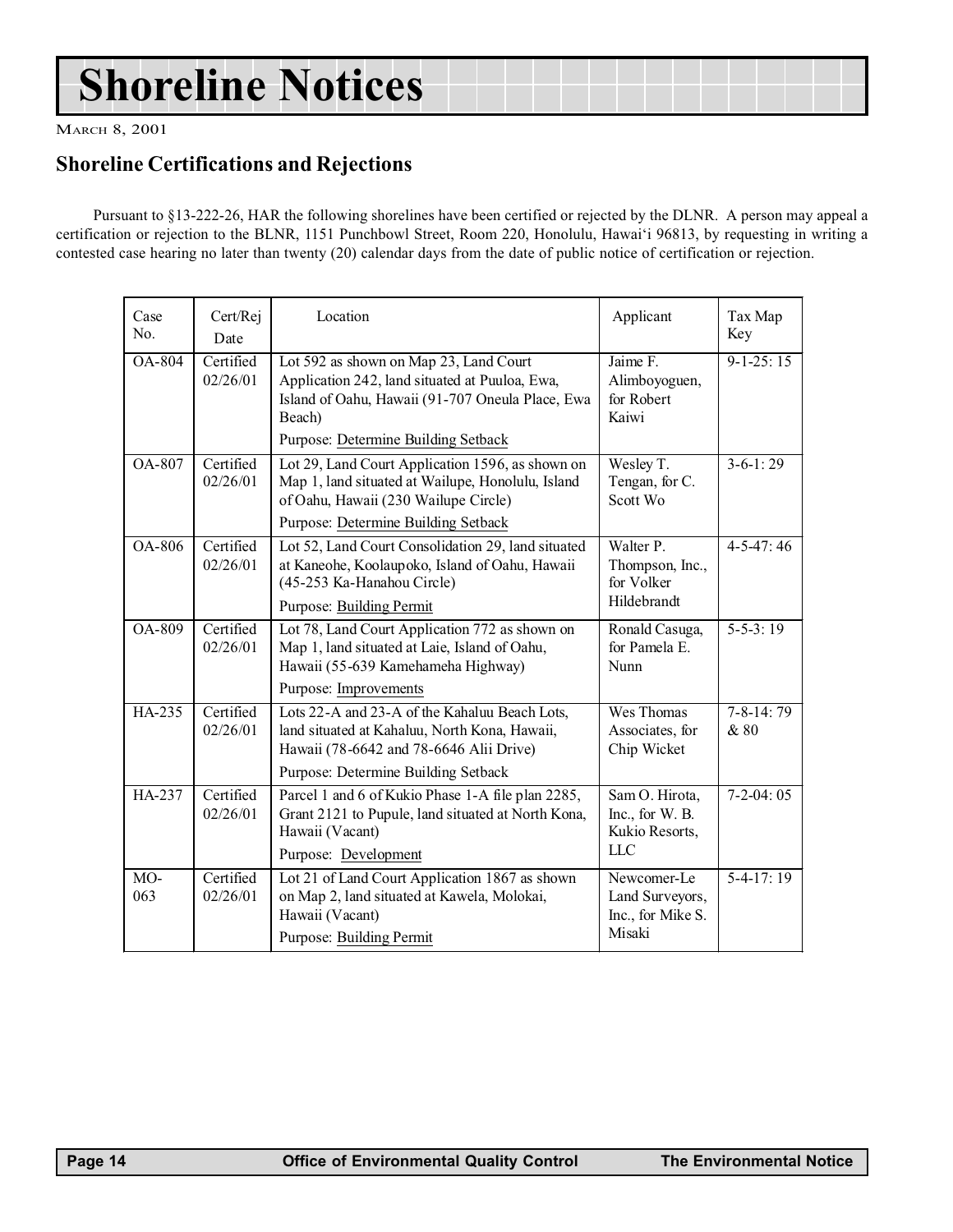<span id="page-14-0"></span>

#### Federal Consistency Reviews

The Hawai'i Coastal Zone Management (CZM) Program has received the following federal actions to review for consistency with the CZM objectives and policies in Chapter 205A, Hawai'i Revised Statutes. This public notice is being provided in accordance with section 306(d)(14) of the National Coastal Zone Management Act of 1972, as amended. For general information about CZM federal consistency please call John Nakagawa with the Hawai'i CZM Program at 587-2878. For neighboring islands use the following toll free numbers: Lana'i & Molokai: 486-4644 x7-2878, Kauai: 2743141 x7-2878, Maui: 984-2400 x7-2878 or Hawai'i: 974-4000 x7-2878.

For specific information or questions about an action listed below please contact the CZM staff person identified for each action. Federally mandated deadlines require that comments be received by the date specified for each CZM consistency review and can be mailed to:

David W. Blane, Director Office of Planning Dept. of Business, Economic Development and Tourism P.O. Box 2359 Honolulu, Hawai'i 96804

Or, fax comments to the Hawai'i CZM Program at 587-2899.

### <sup>1</sup> (1) Kulanihako'i Gulch Drainage Channel, Kihei, Maui

| Applicant:                            | Kenranes, Ltd.                               |
|---------------------------------------|----------------------------------------------|
| Consultant:                           | Ms. Yukie Ohashi, PBR Hawaii, (808) 961-     |
|                                       | 3333                                         |
| <b>Federal Action: Federal Permit</b> |                                              |
|                                       | Federal Agency: U.S. Army Corps of Engineers |
|                                       | Contact: William Lennan, 438-6986            |
| <b>Location:</b>                      | South Kihei Road near Kaonoulu Street,       |
|                                       | Kihei, Maui                                  |
| TMK:                                  | $(2nd)$ 3-9-1: 162                           |
| <b>CZM</b> Contact:                   | John Nakagawa, 587-2878                      |
| <b>Proposed Action:</b>               |                                              |

Modify a portion of the channel within Kulanihako'i Gulch by excavating it to maintain a constant elevation of 4 feet. The proposed modification is part of an overall drainage project that is associated with the Ka Ono Ulu Estates Phase III residential development and is a requirement of the County of Maui Special Management Area Use Permit. Only the portion

of the gulch that interfaces with the tidal portion is subject to the Corps of Engineers permit and CZM consistency review. Comments Due: March 22, 2001

### 1. (2) Private Lease of Pearl Harbor Naval Shipyard Dry Dock No. 4

| Applicant:                                       | American Classic Voyages<br>Contact: Randy Burns, 538-8229 |  |
|--------------------------------------------------|------------------------------------------------------------|--|
| <b>Federal Action:</b> Federal License or Permit |                                                            |  |
| <b>Federal Agency: U.S. Navy</b>                 |                                                            |  |
| <b>Location:</b>                                 | Pearl Harbor, O'ahu                                        |  |
| <b>Proposed Action:</b>                          |                                                            |  |

Private lease of dry dock no. 4 at the Pearl Harbor Naval Shipyard for temporary non-federal use for the period March 24-31, 2001. The applicant proposes to lease the dry dock from the Navy to perform maintenance and repairs to the cruise ship S.S. Independence.

Comments Due: March 15, 2001

### 6 (3) Coast Guard Mooring Modifications at Radio Bay, Hilo, Hawaii

| Applicant: | U.S. Coast Guard                                    |
|------------|-----------------------------------------------------|
|            | Contact: Jay Silberman, Environmental               |
|            | Protection Specialist, 541-2077                     |
|            | Federal Action: Federal Permit (File No. 200100084) |
|            | <b>Federal Agency: U.S. Army Corps of Engineers</b> |
|            | Contact: Lolly Silva, 438-7023                      |
| Location:  | Coast Guard Cutter Kiska Pier and Radio             |
|            | Bay, Hilo Harbor                                    |
|            | <b>CZM Contact:</b> Debra Tom, 587-2840             |
| .          |                                                     |

#### Proposed Action:

The U.S. Coast Guard proposes improvements to the Coast Guard Cutter Kiska Pier and maintenance dredging in Radio Bay, Hilo Harbor. The proposed improvements include the installation of a mooring dolphin, (of similar size and construction of existing mooring dolphins) and repairs to the wood-rot decking, distressed wood handrails and steps, and corroded steel support framing. The maintenance dredging, last performed in 1990, is required for safe navigational conditions. Dredge spoils would be disposed of on-land at an appropriate facility in accordance with all applicable county, state, and federal regulations.

Comments Due: March 22, 2001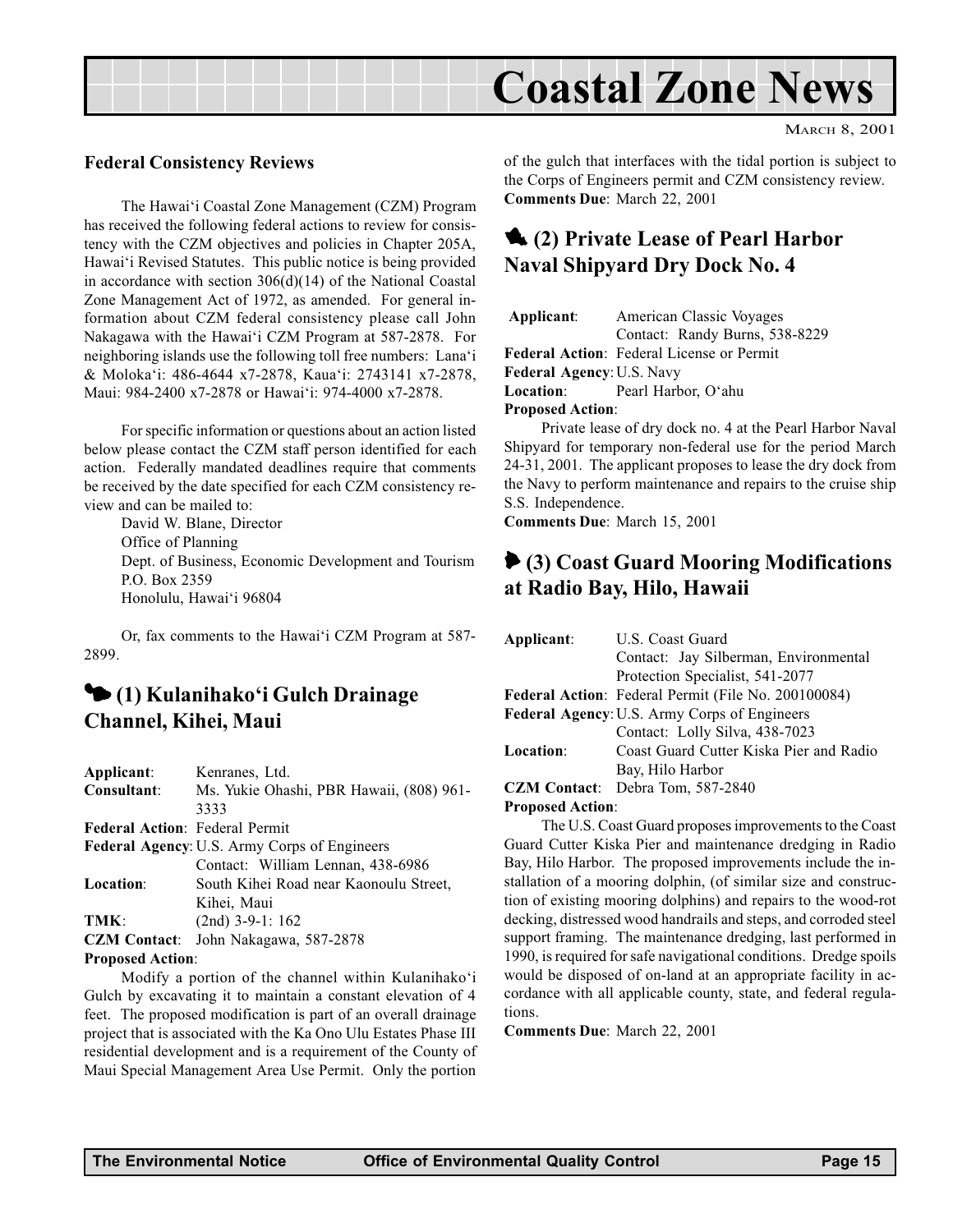## <span id="page-15-0"></span>Coastal Zone News

MARCH 8, 2001

### MACZMAG and Subcommittees

### Coastal Erosion Subcommittee

Date: Friday, March 9, 2001 Time: 9:00 a.m. - 11:30 a.m. Location: 235 South Beretania Street, 6th Floor CZM Contact: Debra Tom, 587-2840

#### Nongovernment Organizations Subcommittee

| Date:        | Friday, March 16, 2001               |
|--------------|--------------------------------------|
| Time:        | $9:00$ a.m. $-10:00$ a.m.            |
| Location:    | 235 South Beretania Street, Room 204 |
| CZM Contact: | Lea Dizol. 587-2831                  |

### Marine and Coastal Zone Management Advisory Group

| Date:               | Friday, March 16, 2001               |
|---------------------|--------------------------------------|
| Time:               | $10:00$ a.m. $-12:00$ noon           |
| Location:           | 235 South Beretania Street, Room 204 |
| <b>CZM</b> Contact: | Susan Feeney, 587-2880               |



### Department of Health Permits

The following is a list of some pollution control permits currently being reviewed by the State Department of Health. For more information about any of the listed permits, please contact the appropriate branch or office of the Environmental Management Division at 919 Ala Moana Boulevard, Honolulu.

| <b>Branch</b><br>Permit Type                                        | Applicant & Permit<br><b>Number</b>                          | Project Location                              | Pertinent<br>Date           | Proposed Use                                                              |
|---------------------------------------------------------------------|--------------------------------------------------------------|-----------------------------------------------|-----------------------------|---------------------------------------------------------------------------|
| Clean Air<br>Branch,<br>586-4200.<br>Noncovered<br>Source<br>Permit | Castle & Cooke<br>Resorts, LLC<br>NSP 0488-01-N              | 1233 Fraser<br>Avenue, Lanai<br>City, Lanai   | Issued:<br>2/22/01          | One (1) 150 HP<br><b>York-Shipley Boiler</b>                              |
| Clean Water<br>Branch.<br>586-4309<br><b>NPDES</b>                  | Hawaiian Cement<br>Concrete &<br>Aggregate<br>NPDES #0000558 | 90-110 Halawa<br>Valley Street,<br>Aiea, Oahu | Comments<br>Due:<br>3/13/01 | Discharge process wastewater<br>and storm water to North<br>Halawa Stream |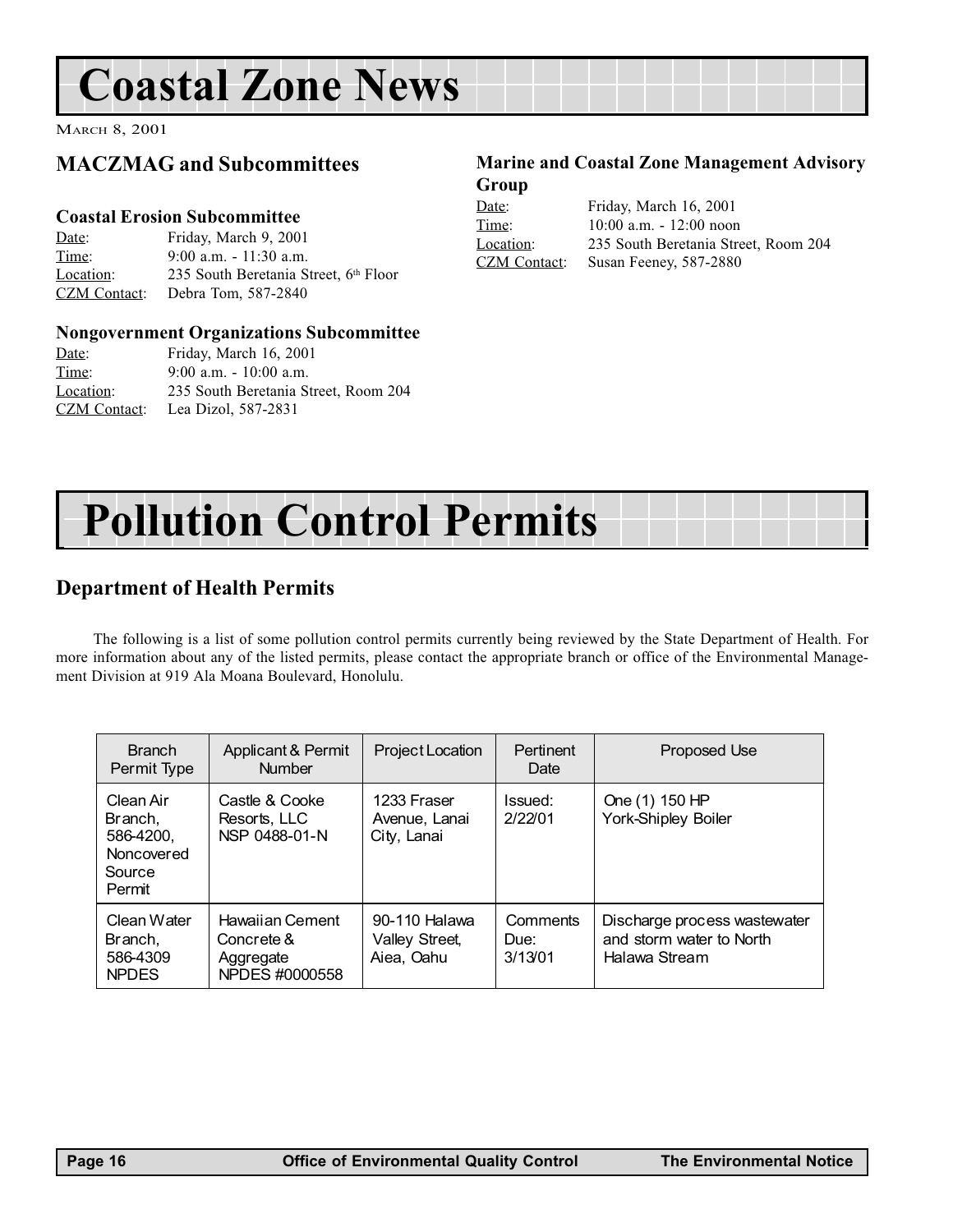## Federal Notices

### <span id="page-16-0"></span>Endangered Species Permit Application 1296 for Sea Turtles

Notice is hereby given of the following actions regarding permits for takes of endangered and threatened species for the purposes of scientific research and/or enhancement: NMFS has an application (no. 1296) for a scientific research/enhancement permit under the Endangered Species Act (ESA) from Dr. R. Michael Laurs, of the NMFS - Southwest Fisheries Science Center (NMFS-SWFSC) (1296). The following sea turtle species are covered in this notice: threatened and endangered Green turtle (Chelonia mydas); endangered Hawksbill turtle (Eretmochelys imbricata); endangered Kemp's ridley turtle (Lepidochelys kempii); endangered Leatherback turtle (Dermochelys coriacea); threatened Loggerhead turtle (Caretta caretta); and the threatened and endangered Olive ridley turtle (Lepidochelys olivacea). Dr. Laurs has requested a 5-year permit to authorize commercial fisherman working in the Hawaii Longline Fishery to flipper tag and collect biopsy samples from sea turtles incidentally taken in the fishery. Tissue collection training and program oversight will be conducted by the Southwest Fisheries Science Center. The information gained from the additional tissue samples will allow NMFS to better fulfill its ESA responsibilities to protect, conserve, and recover listed species of sea turtles and better meet the goals and objectives of the U.S. Pacific Sea Turtle Recovery Plans and the requirements of present and future Section 7 biological opinions developed for this fishery. Comments or requests for a public hearing on any of the new applications or modification requests must be received at the appropriate address or fax number no later than 5:00 p.m., Eastern Standard Time April 4, 2001. Written comments should be sent to: Endangered Species Division, F/PR3, 1315 East West Highway, Silver Spring, Maryland 20910 (telephone (301) 713-1401, facsimile (301) 713-0376). Documents may also be reviewed by appointment in the Office of Protected Resources, F/PR3, NMFS, 1315 East-West Highway, Silver Spring, Maryland 20910-3226 (telephone (301) 713-1401). For details call Terri Jordan at (301) 713-1401, fax or email her at Terri.Jordan@noaa.gov (see, 66 F.R. 13305, March 5, 2001).

### Critical Habitat Public Hearings and Comment Period Extensions for the Maui Nui Group of Islands

U.S. Fish and Wildlife Service (FWS) gives notice of a public hearing and comment period extensions for various critical habitat proposals as follows.

• Lana'i: Public hearing from  $6:00$  p.m. to  $8:00$  p.m. on MARCH 22, 2001, at the Lanai Public Library Meeting Room, Fraser Avenue, Lana'i City on the prudency determinations for

eight plants and the proposed critical habitat designations for eighteen plants from the island of Lana'i. Prior to the public hearing, FWS will be available from 5:30 p.m. to 6:00 p.m. to provide information and to answer questions; FWS will also stay for questions after the hearing. Also, the comment period which closed on February 26, 2001, has been extended to APRIL 2, 2001 (see, 66 F.R.11133, February 22, 2001 for details).

• Moloka'i: Public hearing from  $6:00$  p.m. to  $8:00$  p.m. on MARCH 21, 2001, at the Mitchell Pauole Center Hall, 90 Ainoa Street, Kaunakakai, on the prudency determinations for 20 plants, and the proposed critical habitat designations for 32 plants from the island of Molokai, Hawaii. Also, the comment period which closed on February 27, 2001, has been extended to APRIL 2, 2001 (see, 66 F.R. 11132, February 22, 2001, for details).

• Maui and Kaho'olawe: public hearing will be held from 1:00 p.m. to 3:00 p.m. and 6:00 p.m. to 8:00 p.m. on MARCH 20, 2001, at the Renaissance Wailea Beach Resort, Wailea Ballroom, 3550 Wailea Alanui Drive, Wailea. Also, the comment period which originally closed on February 16, 2001, has been reopened and comments are due on APRIL 2, 2001 (see, 66 F.R. 11131, February 22, 2001, for details).

The new comment periods and public hearings will allow all interested parties to submit oral or written comments on the proposals. FWS seeks comments from the public, other concerned agencies, the scientific community, industry, or any other interested parties concerning the proposed rules. Comments already submitted on the proposed rules need not be resubmitted as they will be fully considered in the final determination. Comments and materials concerning this proposal should be sent to the Field Supervisor, U.S. Fish and Wildlife Service, Pacific Islands Ecoregion Office, 300 Ala Moana Boulevard, Room 3-122, P.O. Box 50088, Honolulu, Hawai'i 96850. Comments and materials received will be available for public inspection, by appointment, during normal business hours at the above address. For details contact Paul Henson, at the above address, or by phone at (808) 541-3441 or by telephone facsimile at (808) 541-3470.

### National Plan to Reduce Seabird Catches in Longline Fisheries

 The National Marine Fisheries Service (NMFS) announced the availability of the National Plan of Action for the Reduction of Incidental Catch of Seabirds in Longline Fisheries (NPOA-S). NMFS also responds to public comments received on the draft NPOA-S.

The final version of the NPOA-S is now in effect and available on the NMFS web site (http://www.nmfs.gov). Requests for hard copies of the NPOA-S should be sent to Steve Leathery, NOAA-Fisheries/SF3, Room 14434, 1315 East-West Highway, Silver Spring, MD 20910. For details, call Mr. Leath-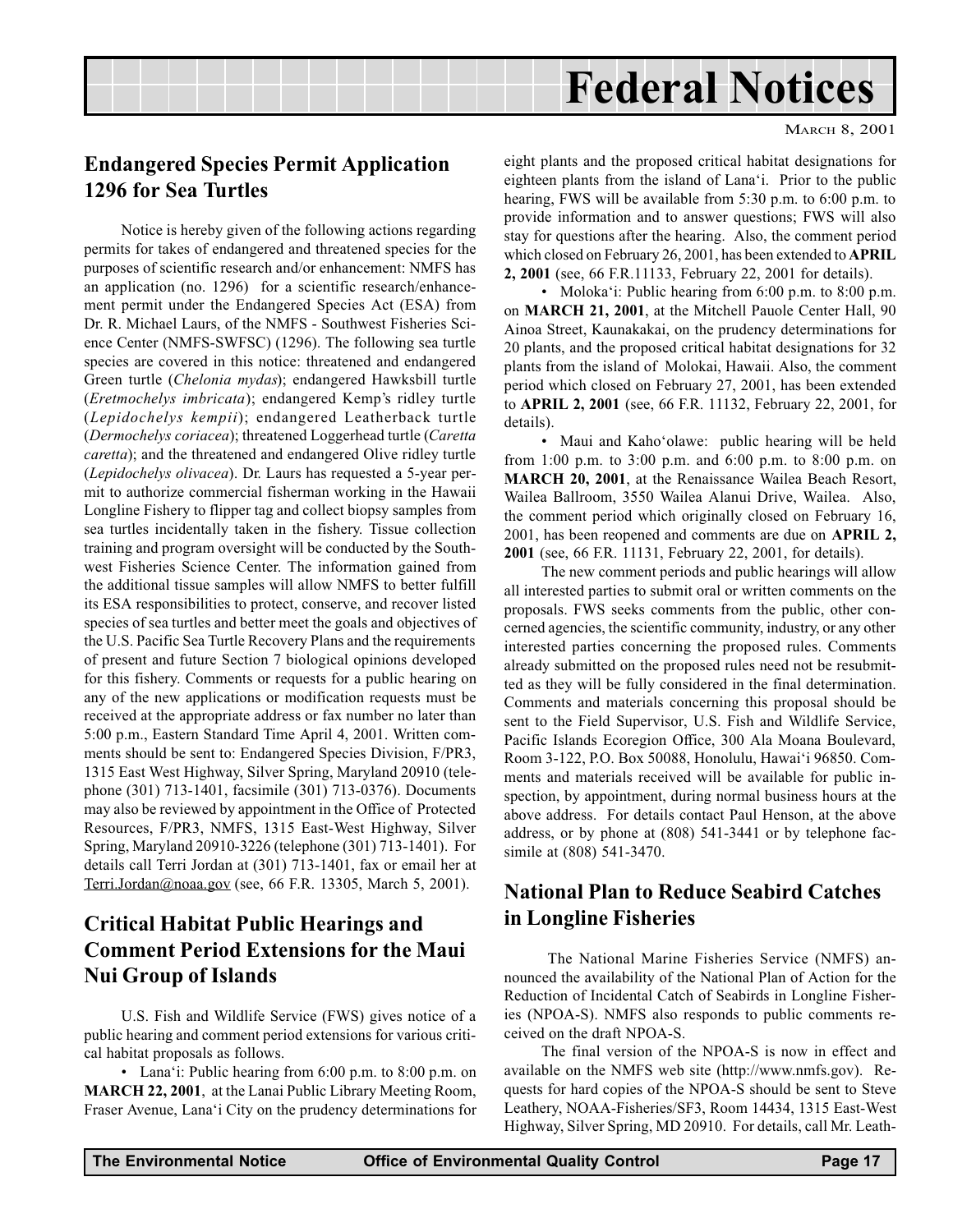## <span id="page-17-0"></span>Federal Notices

#### MARCH 8, 2001

ery at (301) 713-2341. The United States developed an NPOA-S through a collaborative effort between NMFS, the U.S. Department of State (DOS), and the U.S. Fish & Wildlife Service (FWS), pursuant to the International Plan of Action for the Reduction of Incidental Catch of Seabirds in Longline Fisheries (IPOA-S) that was adopted by the United Nations Food and Agriculture Organization Committee on Fisheries (COFI) in February 1999. The United States will report to COFI by February, 2001, on NPOA-S development and implementation. An outline describing the proposed structure of the draft NPOA-S was published in the Federal Register on September 9, 1999 (64 F.R. 48987). The draft NPOA-S was released for public review and comment on December 29, 1999 (64 F.R. 73017), and the public comment period was subsequently extended through February 7, 2000. NMFS received 10 written public comments and held one public meeting during the development of the NPOA-S. NMFS considered all comments received on the draft NPOA-S when drafting the final version of the NPOA-S (see, 66 F.R. 12764, February 28, 2001)

### Coral Reef Ecosystem Plan/Ecosystem and Habitat Advisory Panel Meetings

The Western Pacific Fishery Management Council (Council) will hold a joint meeting of its Coral Reef Ecosystem Plan Team (CREPT) and Ecosystem and Habitat Advisory Panel (EHAP) on March 8, 2001, at the Council Office Conference Room, Western Pacific Fishery Management Council, 1164 Bishop St., Suite 1400, Honolulu. WPFMC will also hold its 109th meeting of the full Council (non-Hawai'i members by conference call) will be held on March 13, 2001, from 12 noon to 5:00 p.m. in Honolulu. At the full Council meeting, a public hearing will be held prior to the Council taking final action on its Coral Reef Ecosystem Fishery Management Plan/Draft Environmental Impact Statement (CREFMP/DEIS). For details, call Kitty M. Simonds, Executive Director, telephone (808) 522- 8220 (see, 66 F.R. 13035, March 2, 2001).

### No Bank-Specific Harvest Guidelines for Crustaceans

The National Marine Fisheries Service (NMFS) announced that annual harvest guidelines for the commercial lobster fishery around the Northwestern Hawaiian Islands (NWHI) will not be issued for 2001. Copies of background material pertaining to this action may be obtained from Dr. Charles Karnella, Administrator, NMFS, Pacific Islands Area Office, 1601 Kapiolani Blvd., Suite 1101, Honolulu, HI 96814. For details call Alvin Katekaru at (808) 973-2937 (see, 66 F.R. 11156, February 22, 2001).

### Environmental Justice through Pollution Prevent Grants

The U.S. Environmental Protection Agency (EPA) is soliciting grant proposals under the Environmental Justice Through Pollution Prevention (EJP2) grant program. EPA anticipates that approximately \$750,000 will be available for Fiscal Year (FY) 2001. This program promotes pollution prevention approaches that address environmental justice concerns in affected communities. Eligible recipients of the grant funds include incorporated non-profit environmental Organizations, environmental justice organizations, community grassroots organizations, including religious and civic groups, local governments, and federally recognized tribal governments. All applications must be received by the EPA contractor, Eastern Research Group (ERG), on or before 5:00 p.m., EST, on April 20, 2001. For general information contact: Barbara Cunningham by telephone at (202) 554-1404, or by electronic mail at: TSCA-Hotline@epa.gov (see, 66 F.R. 11289, February 23, 2001, for extensive details).